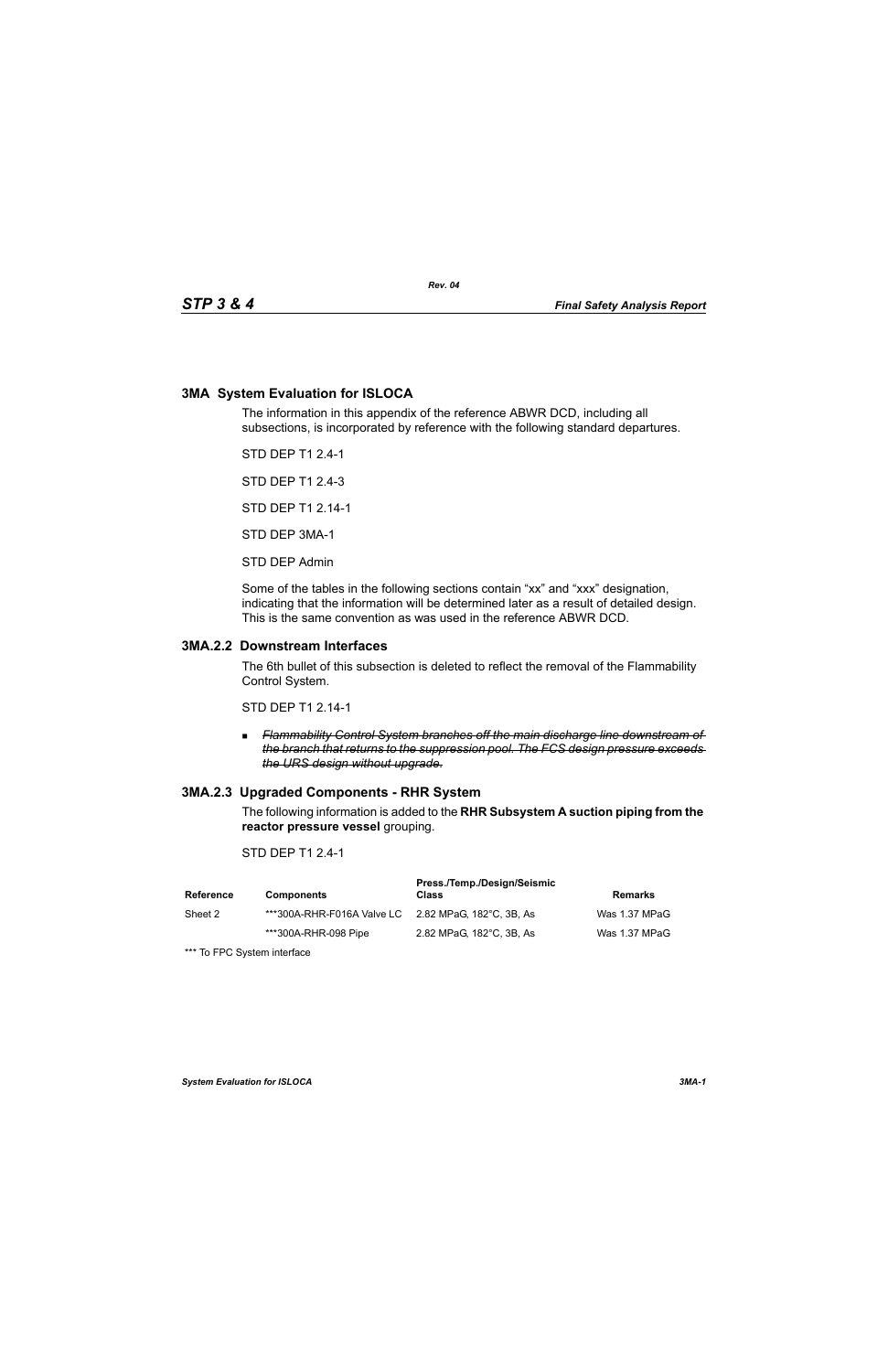### STD DEP 3MA-1

**RHR Subsystem A suction piping from the suppression pool.**

| <b>Reference</b> | <b>Components</b>   | Press./Temp./Design/<br><b>Seismic Class</b> | Remarks       |
|------------------|---------------------|----------------------------------------------|---------------|
| Sheet 3          | 20A-RHR-042 Pipe    | 2.82 MPaG, 182°C, 3B, As                     | Was 1.37 MPaG |
|                  | 20A-RHR-F061A Valve | 2.82 MPaG, 182°C, 3B, As                     | Was 1.37 MPaG |

**RHR Subsystem A suction piping from the reactor pressure vessel.**

| <b>Reference</b> |                                     | Press./Temp./Design/     |               |
|------------------|-------------------------------------|--------------------------|---------------|
|                  | <b>Components</b>                   | <b>Seismic Class</b>     | Remarks       |
| Sheet 3          | <del>50A 2</del> 0A-RHR-F712A Valve | 2.82 MPaG, 182°C, 3B, As | Was 1.37 MPaG |

**RHR Subsystem A discharge fill pump suction piping from the suppression pool.**

| <b>Reference</b> | <b>Components</b>        | Press./Temp./Design/<br><b>Seismic Class</b> | <b>Remarks</b> |
|------------------|--------------------------|----------------------------------------------|----------------|
| Sheet 3          | 25A-RHR-709 Pipe         | 2.82 MPaG, 182°C, 3B, As                     | Was 1.37 MPaG  |
|                  | 25A-RHR-F718A Valve      | 2.82 MPaG, 182°C, 3B, As                     | Was 1.37 MPaG  |
|                  | 25A-RHR-F719A Valve      | 2.82 MPaG, 182°C, 3B, As                     | Was 1.37 MPaG  |
|                  | 25A-RHR-PX013A Press.Pt. | 2.82 MPaG, 182°C, 3B, As                     | Was 1.37 MPaG  |

**RHR Subsystem A discharge from relief valves and test line valve directly to the suppression pool without restriction.**

| <b>Reference</b> | <b>Components</b>   | Press./Temp./Design/<br><b>Seismic Class</b> | Remarks   |
|------------------|---------------------|----------------------------------------------|-----------|
| Sheet 3          | 20A-RHR-041 Pipe    | 0.310 MPaG, 104°C, 3B, As                    | No Change |
|                  | 20A-RHR-060A Valve  | 0.310 MPaG, 104°C, 3B, As                    | No Change |
| Sheet 2          | 250A-RHR-055A Valve | 0.310 MPaG, 104°C, 3B, As                    | No Change |

**RHR Subsystem B suction piping from the suppression pool.**

| Reference | <b>Components</b>  | Press./Temp./Design/<br><b>Seismic Class</b> | Remarks       |
|-----------|--------------------|----------------------------------------------|---------------|
| Sheet 4   | 20A-RHR-152 Pipe   | 2.82 MPaG, 182°C, 3B, As                     | Was 1.37 MPaG |
|           | 20A-RHR-061B Valve | 2.82 MPaG, 182°C, 3B, As                     | Was 1.37 MPaG |

**RHR Subsystem B discharge fill pump suction piping from the suppression pool.**

| <b>Reference</b> | <b>Components</b>        | Press./Temp./Design/<br><b>Seismic Class</b> | <b>Remarks</b> |
|------------------|--------------------------|----------------------------------------------|----------------|
| Sheet 4          | 25A-RHR-123 Pipe         | 2.82 MPaG, 182°C182°C, 3B,<br>As             | Was 1.37 MPaG  |
|                  | 25A-RHR-741 Pipe         | 2.82 MPaG, 182°C, 3B, As                     | Was 1.37 MPaG  |
|                  | 25A-RHR-F718B Valve      | 2.82 MPaG, 182°C, 3B, As                     | Was 1.37 MPaG  |
|                  | 25A-RHR-F719B Valve      | 2.82 MPaG, 182°C, 3B, As                     | Was 1.37 MPaG  |
|                  | 25A-RHR-PX013B Press.Pt. | 2.82 MPaG, 182°C, 3B, As                     | Was 1.37 MPaG  |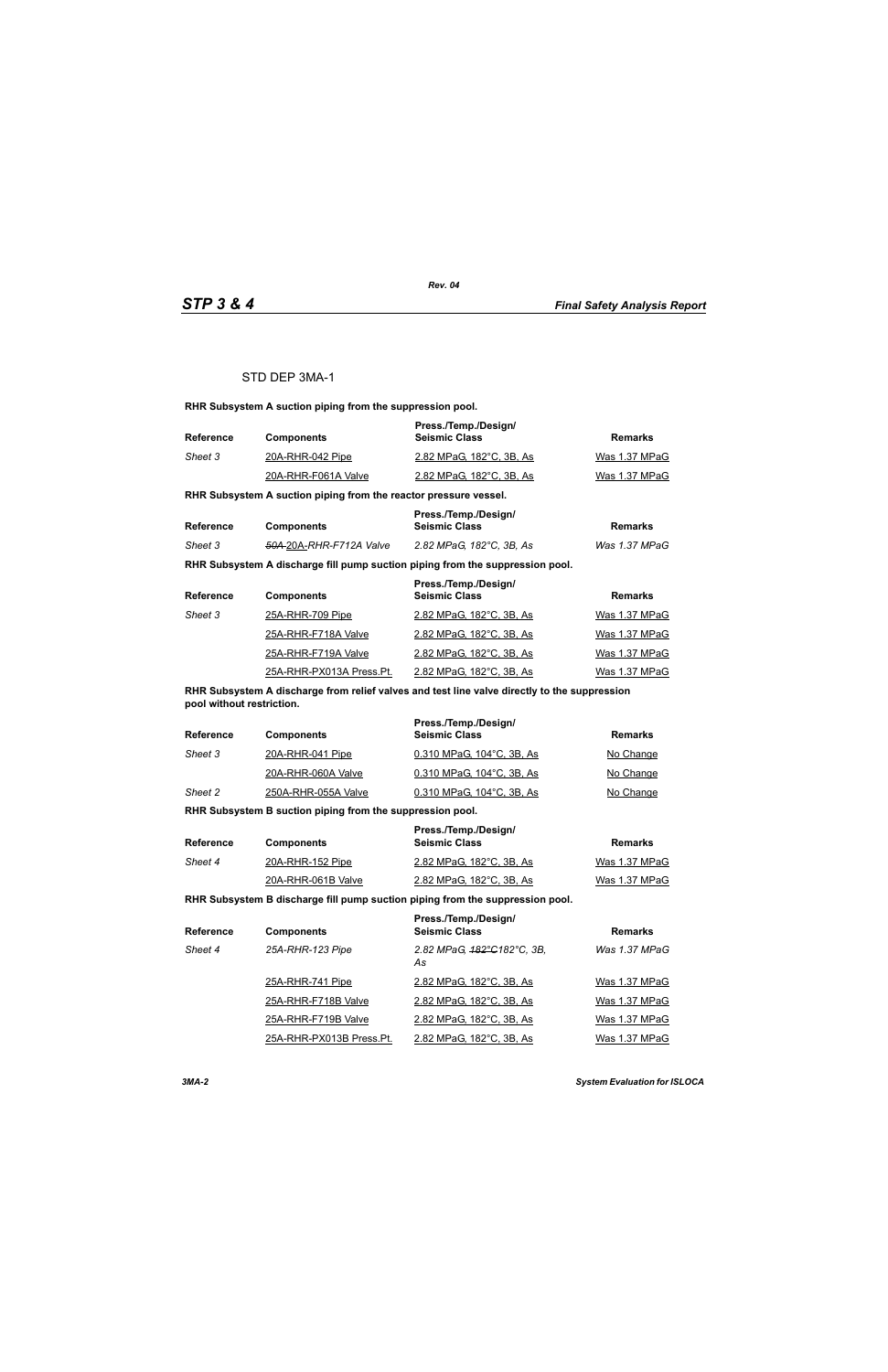**RHR Subsystem C suction piping from the suppression pool.**

| Reference | <b>Components</b>   | Press./Temp./Design/<br><b>Seismic Class</b> | Remarks       |
|-----------|---------------------|----------------------------------------------|---------------|
| Sheet 6   | 20A-RHR-255 Pipe    | 2.82 MPaG, 182°C, 3B, As                     | Was 1.37 MPaG |
|           | 20A-RHR-F061C Valve | 2.82 MPaG, 182°C, 3B, As                     | Was 1.37 MPaG |

**RHR Subsystem B discharge from relief valves and test line valve directly to the suppression pool without restriction.**

| <b>Reference</b> | <b>Components</b>   | Press./Temp./Design/<br><b>Seismic Class</b> | Remarks   |
|------------------|---------------------|----------------------------------------------|-----------|
| Sheet 4          | 20A-RHR-151 Pipe    | 0.310 MPaG, 104°C, 3B, As                    | No Change |
|                  | 20A-RHR-060B Valve  | 0.310 MPaG. 104°C. 3B. As                    | No Change |
| Sheet 2          | 250A-RHR-055B Valve | 0.310 MPaG, 104°C, 3B, As                    | No Change |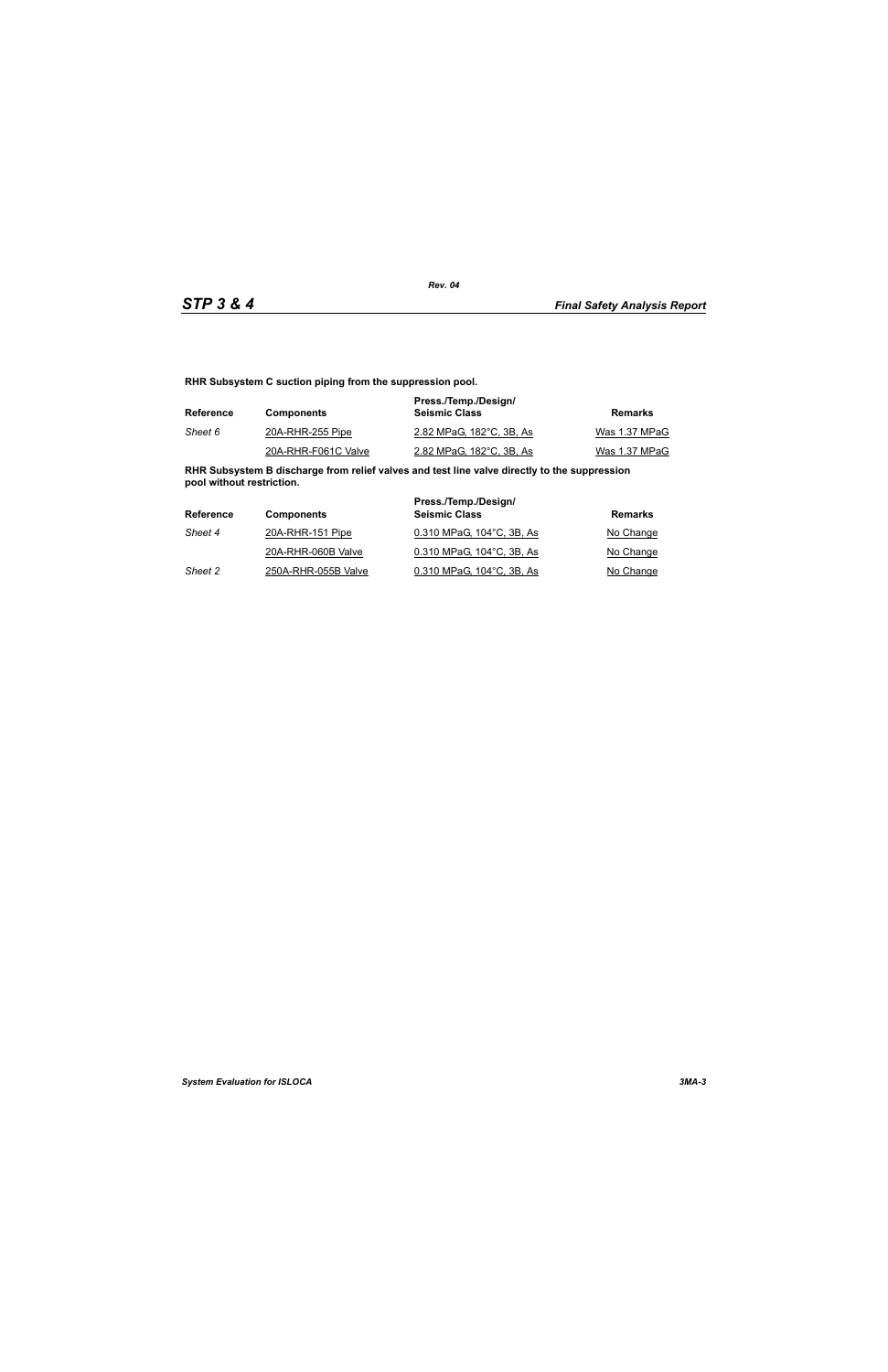**RHR Subsystem B interface with Radwaste System.**

| Reference | <b>Components</b>                                    | Press./Temp./Design/<br><b>Seismic Class</b> | <b>Remarks</b> |
|-----------|------------------------------------------------------|----------------------------------------------|----------------|
| Sheet 4   | 150A-RHR-023 Pipe                                    | 3.43 MPaG, 66°C, 3B, As                      | No Change      |
|           | 150A-RHR-230 Pipe                                    | 3.43 MPaG, 66°C, 3B, As                      | No Change      |
|           | 150A-RHR-129 Pipe                                    | 3.43 MPaG, 48266°C, 3B, As                   | No Change      |
|           | 150A-RHR-FE012B Flow El.                             | 3.43 MPaG, 66°C, 3B, As                      | No Change      |
|           | 20A-RHR-739 Pipe                                     | 3.43 MPaG, 66°C, 3B, As                      | No Change      |
|           | 20A-RHR-740 Pipe                                     | 3.43 MPaG, 66°C, 3B, As                      | No Change      |
|           | 20A-RHR-714B Valve                                   | 3.43 MPaG, 66°C, 3B, As                      | No Change      |
|           | 20A-RHR-715B Valve                                   | 3.43 MPaG, 66°C, 3B, As                      | No Change      |
|           | 20A-RHR-716B Valve                                   | 3.43 MPaG, 66°C, 3B, As                      | No Change      |
|           | 20A-RHR-717B Valve                                   | 3.43 MPaG, 66°C, 3B, As                      | No Change      |
|           | 20A-RHR-FT012B Press. Trans. 3.43 MPaG, 66°C, 3B, As |                                              | No Change      |
|           | 100A-RHR-146 Pipe                                    | 3.43 MPaG, 66°C, 3B, As                      | No Change      |
|           | 100A-RHR-F052B Valve                                 | 3.43 MPaG, 66°C, 3B, As                      | No Change      |
|           | 200A-LCW- <del>CSSS</del> Pipe                       | 0.981 MPaG, 66°C, 4D, B                      | No Change      |
|           | 200A-LCW-GSSS Valve LO                               | 0.981 MPaG, 66°C, 4D, B                      | No Change      |
|           | 200A-LCW-CSSS AO Valve                               | 0.981 MPaG, 66°C, 4D, B                      | No Change      |
|           | 200A-LCW-GSSS Valve LO                               | 0.981 MPaG, 66°C, 4D, B                      | No Change      |
|           | 200A-LCW-GSSS AO Valve                               | 0.981 MPaG, 66°C, 4D, B                      | No Change      |
|           | 200A-LCW-SS Valve LO                                 | 0.981 MPaG, 66°C, 4D, B                      | No Change      |
|           | 200A-LCW-SS AO Valve                                 | 0.981 MPaG, 66°C, 4D, B                      | No Change      |
|           | * LCW Collector Tank C                               | 0 MPaG, 66°C, 4D, B                          | No Change      |
|           | 200A-LCW-SS Valve LO                                 | 0.981 MPaG, 66°C, 4D, B                      | No Change      |
|           | 200A-LCW-SS AO Valve                                 | 0.981 MPaG, 66°C, 4D, B                      | No Change      |
|           | * LCW Collector Tank D                               | 0 MPaG, 66°C, 4D, B                          | No Change      |

**RHR Subsystem C discharge fill pump suction piping from the suppression pool.**

| <b>Reference</b> | <b>Components</b>        | Press./Temp./Design/<br><b>Seismic Class</b> | <b>Remarks</b> |
|------------------|--------------------------|----------------------------------------------|----------------|
| Sheet 6          | 25A-RHR-770 Pipe         | 2.82 MPaG, 182°C, 3B, As                     | Was 1.37 MPaG  |
|                  | 25A-RHR-F718C Valve      | 2.82 MPaG, 182°C, 3B, As                     | Was 1.37 MPaG  |
|                  | 25A-RHR-F719C Valve      | 2.82 MPaG, 182°C, 3B, As                     | Was 1.37 MPaG  |
|                  | 25A-RHR-PX013C Press.Pt. | 2.82 MPaG, 182°C, 3B, As                     | Was 1.37 MPaG  |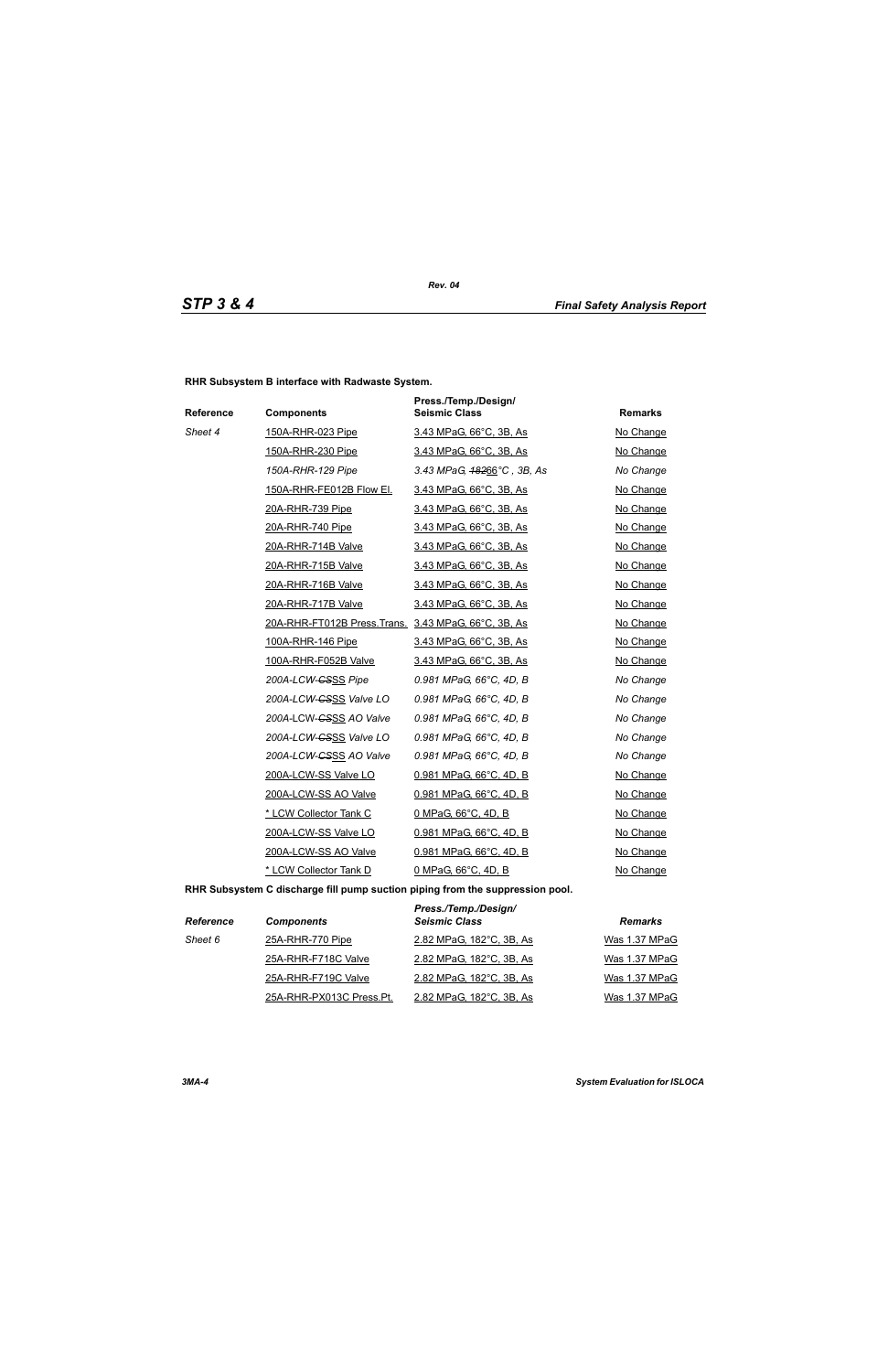**RHR Subsystem C discharge from relief valves and test line valve direct to the suppression pool without restriction.**

| <b>Reference</b> | <b>Components</b>                                                   | Press./Temp./Design/<br><b>Seismic Class</b>                                     | <b>Remarks</b> |
|------------------|---------------------------------------------------------------------|----------------------------------------------------------------------------------|----------------|
| Sheet 6          | <u>20A-RHR-254 Pipe</u>                                             | 0.310 MPaG, 104°C, 3B, As                                                        | No change      |
|                  | 20A-RHR-060C Valve                                                  | 0.310 MPaG, 104°C, 3B, As                                                        | No change      |
| Sheet 2          | 250A-RHR-F055C Valve                                                | 0.310 MPaG, 104°C, 3B, As                                                        | No change      |
|                  | RHR Subsystem C flushing line interface at branch discharge to RPV. |                                                                                  |                |
| <b>Reference</b> | <b>Components</b>                                                   | Press./Temp./Design/<br><b>Seismic Class</b>                                     | <b>Remarks</b> |
| Sheet 7          | 100A-RHR -F032C Valve                                               | 3.43 MPaG, 182°C, 3B, As                                                         | No change      |
|                  |                                                                     | RHR Subsystem C flushing line interface at suction of shutdown branch from RPV.  |                |
| <b>Reference</b> | <b>Components</b>                                                   | Press./Temp./Design/<br><b>Seismic Class</b>                                     | <b>Remarks</b> |
| Sheet 21         | 100A-MUWC-140139 Pipe                                               | 1.37 MPaG, 66°C, 4D, B                                                           | No change      |
| Sheet 2          | 100A-RHR-F040C Valve                                                | 2.82 MPaG, 182°C, 3B, As                                                         | Was 1.37 MPaG  |
|                  |                                                                     | RHR Subsystem C outdoor fire truck connection in RHR pump discharge pipe to RPV. |                |
| <b>Reference</b> | <b>Components</b>                                                   | Press./Temp./Design/<br><b>Seismic Class</b>                                     | <b>Remarks</b> |
| Sheet 7          | 20100A-RHR-FE-100 Flow<br>EI.                                       | 3.43 MPaG, 182°C, 3B, As                                                         | No change      |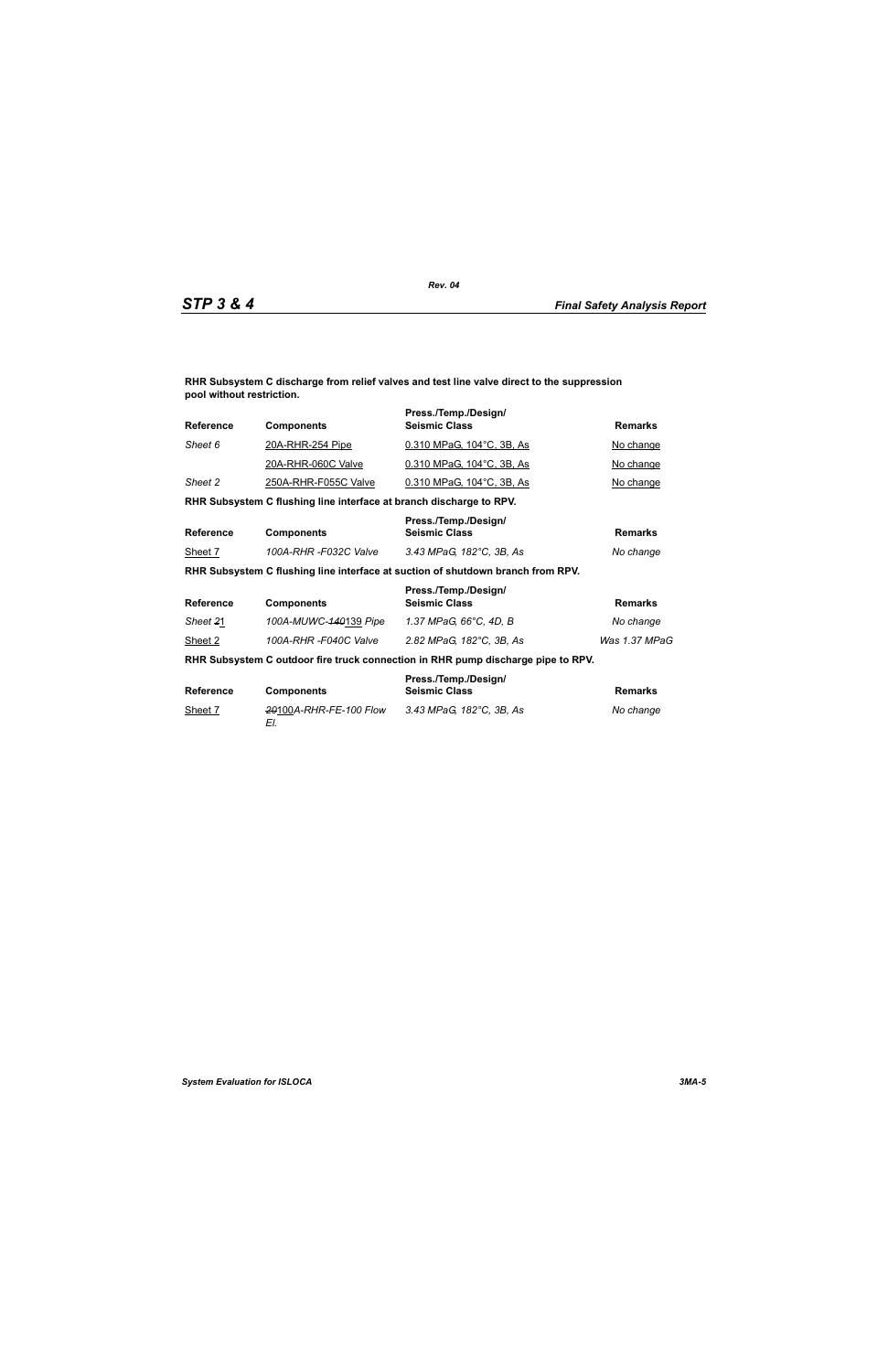# **3MA.3.3 Upgraded Components - HPCF System** STD DEP 3MA-1

**HPCF Subsystem B suction piping from the suppression pool.**

| <b>Reference</b> | <b>Components</b>   | Press./Temp./Design/<br><b>Seismic Class</b> | Remarks       |
|------------------|---------------------|----------------------------------------------|---------------|
| Sheet 2          | xxA-HPCF-030B Valve | 2.82 MPaG, 104°C, 3B, As                     | Was 1.37 MPaG |
|                  | xxA-HPCF-xxx Pipe   | 2.82 MPaG, 104 °C, 3B, As                    | Was 1.37 MPaG |

**HPCF Subsystem B keep fill line interface.**

| <b>Reference</b> | <b>Components</b>                                   | Press./Temp./Design/<br><b>Seismic Class</b> | <b>Remarks</b> |
|------------------|-----------------------------------------------------|----------------------------------------------|----------------|
| Sheet 1          | 20A-HPCF-707 Pipe                                   | 10.79 MPaG, 100°C, 3B, As                    | No change      |
|                  | 20A-HPCF-716B Valve                                 | 10.79 MPaG, 100°C, 3B, As                    | No change      |
|                  | 20A-HPCF-717B Valve                                 | 10.79 MPaG, 100°C, 3B, As                    | No change      |
|                  | 20A-HPCF-PX010B Press.Pt. 10.79 MPaG, 100°C, 3B, As |                                              | No change      |

### **HPCF Subsystem C suction piping from the suppression pool and condensate storage tank.**

| <b>Reference</b> | <b>Components</b>         | Press./Temp./Design/<br><b>Seismic Class</b> | <b>Remarks</b> |
|------------------|---------------------------|----------------------------------------------|----------------|
| Sheet 2          | 20A-HPCF-PX004C Press, Pt | 2.82 MPaG, 100°C, 3B, As                     | Was 1.37 MPaG  |
|                  | 400A-HPCF-406110 Pipe     | 2.82 MPaG, 100°C, 3B, As                     | Was 1.37 MPaG  |
|                  | 20A-HPCF-F030C Valve      | 2.82 MPaG, 100°C, 3B, As                     | Was 1.37 MPaG  |
|                  | 20A-HPCF-xxx-Pipe         | 2.82 MPaG, 100°C, 3B, As                     | Was 1.37 MPaG  |
|                  | 400A-HPCF-110 Pipe        | 0.310 MPaG, 104°C, 3B, As                    | No change      |
|                  | 400A-HPCF-105 Pipe        | <u>1.37 MPaG, 66°C, 3B, B(S1,S2)</u>         | No change      |

**HPCF Subsystem C keep fill line interface.**

| <b>Reference</b> | <b>Components</b>         | Press./Temp./Design/<br><b>Seismic Class</b> | <b>Remarks</b> |
|------------------|---------------------------|----------------------------------------------|----------------|
| Sheet 1          | 20A-HPCF-807 Pipe         | 10.79 MPaG, 100°C, 3B, As                    | No change      |
|                  | 20A-HPCF-716C Valve       | 10.79 MPaG, 100°C, 3B, As                    | No change      |
|                  | 20A-HPCF-717C Valve       | 10.79 MPaG, 100°C, 3B, As                    | No change      |
|                  | 20A-HPCF-PX010C Press.Pt. | 10.79 MPaG, 100°C, 3B, As                    | No change      |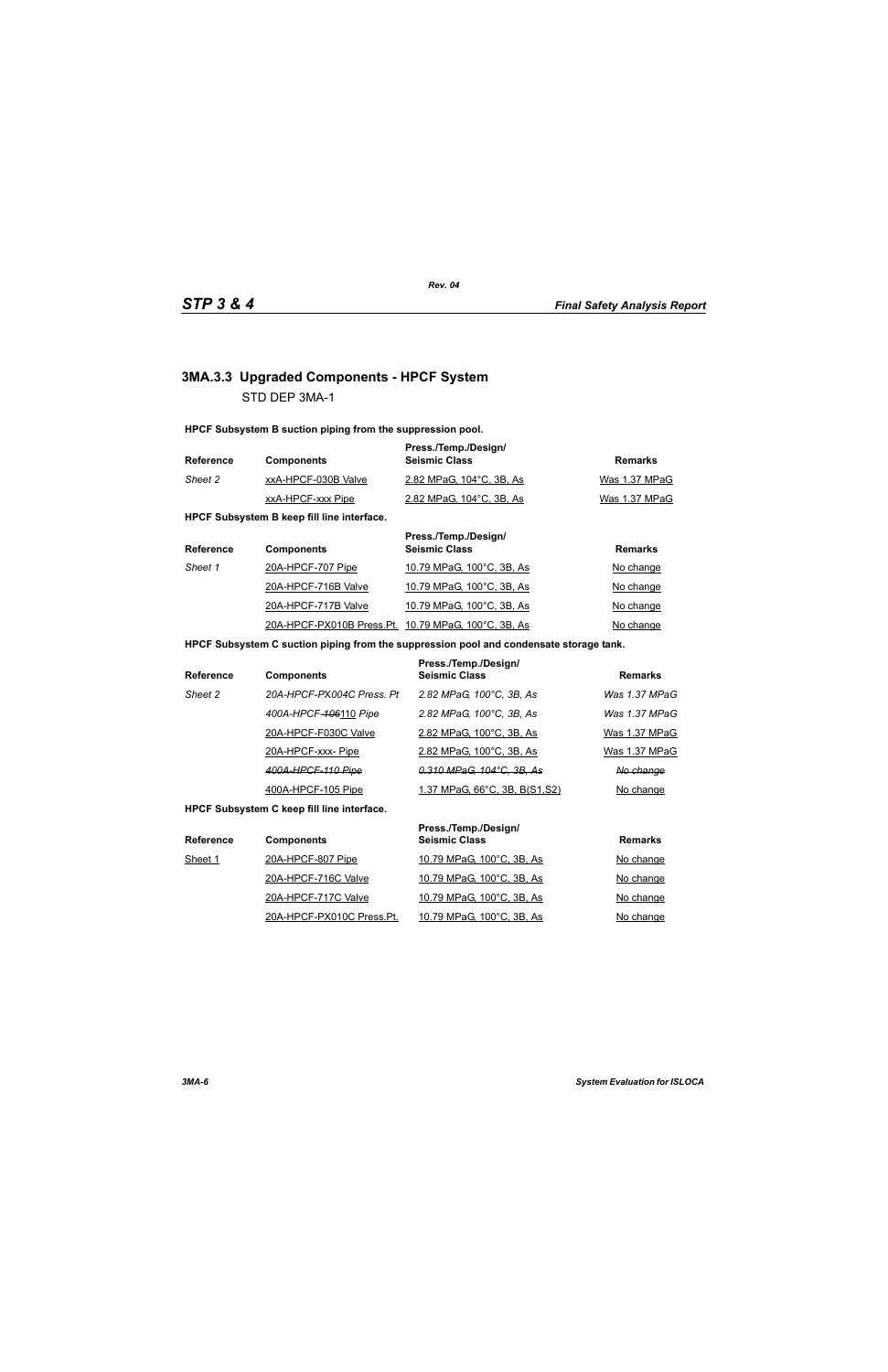# **3MA.4.1 Upgrade Description**

STD DEP Admin

*The URS boundary was terminated at the last valve before the suppression pool, which is valve E510-F006*E51-F006 *and is normally closed. The suppression pool is a large structure, impractical to upgrade to the URS design pressure. The only portions of the RCIC System that are not upgraded to the URS design pressure is unobstructed piping to the suppression pool.*

# **3MA.4.3 Upgraded Components - RCIC System**

STD DEP T1 2.4-3

STD DEP 3MA-1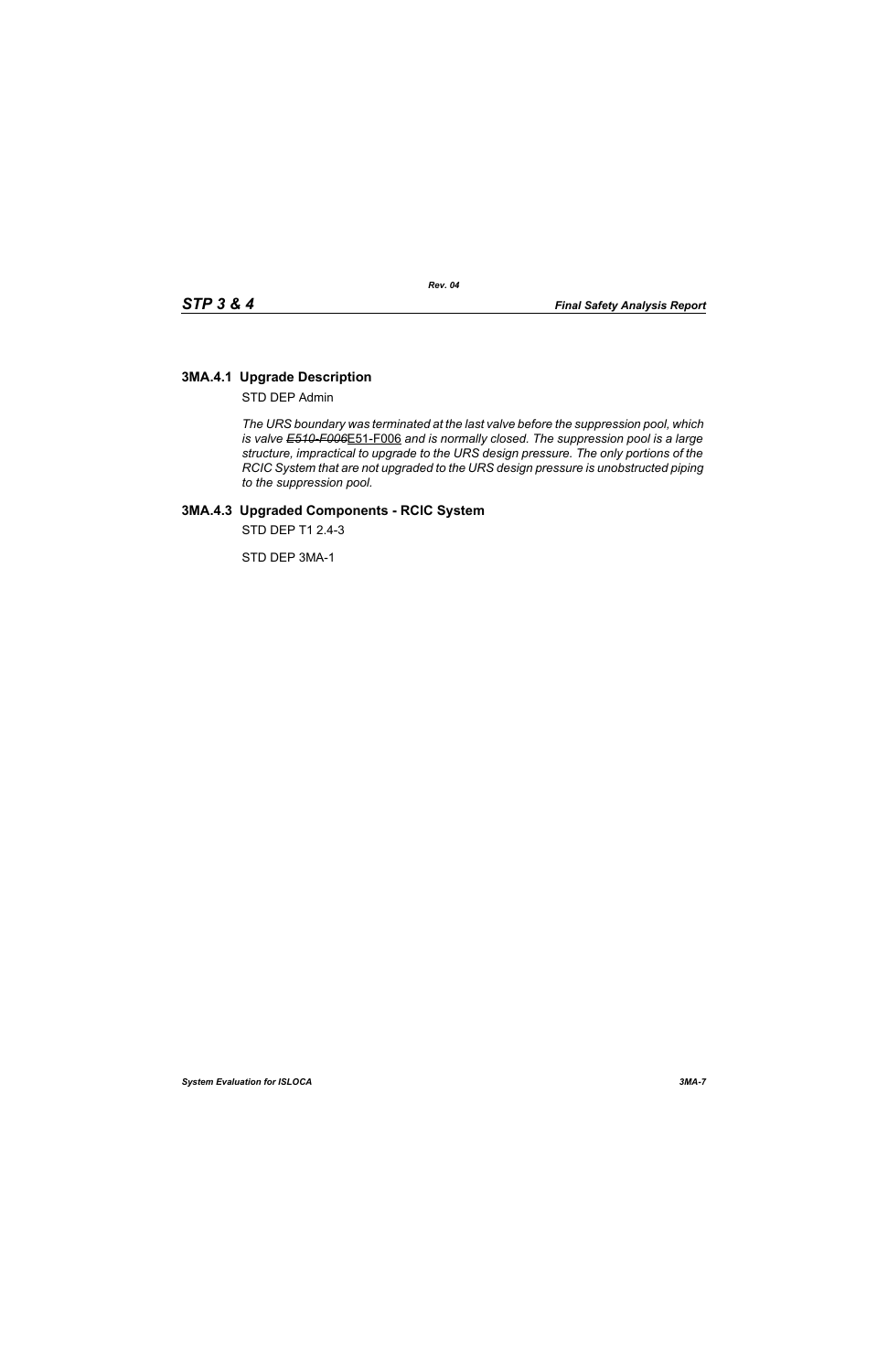### **RCIC turbine condensate piping to the suppression pool**

| <b>Reference</b> | <b>Components</b>               | Press./Temp./Design/<br><b>Seismic Class</b> | <b>Remarks</b>        |
|------------------|---------------------------------|----------------------------------------------|-----------------------|
| Sheet 3          | 20A-RCIC-723-S Pipe             | 8.62 MPaG, 302°C, 3B, As                     | Was 0.981 MPaG        |
|                  | 20A-RCIC-724-S Pipe             | 8.62 MPaG, 302°C, 3B, As                     | Was 0.981 MPaG        |
|                  | 20A-RCIC-725-S Pipe             | 8.62 MPaG. 302°C. 3B. As                     | Was 0.981 MPaG        |
|                  | 20A-RCIC-726-S Pipe             | 8.62 MPaG, 302°C, 3B, As                     | Was 0.981 MPaG        |
|                  | 20A-RCIC-F724 Valve             | 8.62 MPaG, 302°C, 3B, As                     | Was 0.981 MPaG        |
|                  | 20A-RCIC-F725 Valve             | 8.62 MPaG, 302°C, 3B, As                     | Was 0.981 MPaG        |
|                  | 20A-RCIC-PT014A Press. Trans.   | 8.62 MPaG, 302°C, 3B, As                     | Was 0.981 MPaG        |
|                  | 20A-RCIC-PT014B Press.Trans.    | 8.62 MPaG, 302°C, 3B, As                     | Was 0.981 MPaG        |
|                  | 20A-RCIC-PT014E Press.Trans.    | 8.62 MPaG, 302°C, 3B, As                     | Was 0.981 MPaG        |
|                  | 20A-RCIC-PT014F Press.Trans.    | 8.62 MPaG, 302°C, 3B, As                     | Was 0.981 MPaG        |
|                  |                                 | Press./Temp./Design/                         |                       |
| Reference        | <b>Components</b>               | <b>Seismic Class</b>                         | Remarks               |
|                  | <u>** 25A-RCIC-051-S Pipe</u>   | 8.62 MPaG, 302°C, 3B, As                     | Was 0.981 MPaG        |
|                  | ** 25A-RCIC-F051 Valve-         | 8.62 MPaG. 302°C.3B.As                       | Was 0.981 MPaG        |
|                  | ** 25A-RCIC-D012 Strainer       | 8.62 MPaG, 302°C, 3B, As                     | Was 0.981 MPaG        |
|                  | <u>** 25A-RCIC-D013 S.Trap-</u> | 8.62 MPaG, 302°C, 3B, As                     | <b>Was 0.981 MPaG</b> |
|                  | ** 25A-RCIC-F052 Valve-         | 8.62 MPaG, 302°C, 3B, As                     | Was 0.981 MPaG        |
| Sheet 3          | ** 25A-RCIC-052-S Pipe-         | 2.82 MPaG, 184°C, 4D, As                     | Was 0.981 MPaG        |
|                  | xxA-RCIC-xxx Pipe               | 8.62 MPaG, 302°C, 3B, As                     | Was 0.981 MPaG        |
|                  | 80A-RCIC-054-S Pipe             | 0.981 MPaG, 184°C, 3B, As                    | No change             |
|                  | 80A-RCIC-F054-S Check V.        | 0.981 MPaG, 184°C, 3B, As                    | No change             |
|                  | 80A-RCIC-F055-S Check V.        | 0.981 MPaG, 184°C, 3B, As                    | No change             |
| Sheet 1          | A-RCIC-F069 T.Valve             | 2.828.62 MPaG, 184°C 302°C,<br>3B, As        | Was 10.981 MPaG       |

*\* Vent via Rupture Disks.*

*\*\* RCIC Turbine Condensate Piping to the Barometric Condenser.*

### **RCIC pump suction piping**

| <b>Reference</b> | <b>Components</b>    | Press./Temp./Design/<br><b>Seismic Class</b> | <b>Remarks</b> |
|------------------|----------------------|----------------------------------------------|----------------|
| Sheet 1          | 200A-RCIC-F060 Valve | 2.82 MPaG, 77°C, 3B, As                      | Was 1.37 MPaG  |
|                  | 20A-RCIC-xxx Pipe    | 2.82 MPaG, 77°C, 3B, As                      | Was 1.37 MPaG  |
|                  | xxA-RCIC-F062 Valve  | 2.82 MPaG, 104°C, 3B, As                     | Was 1.37 MPaG  |
|                  | xxA-RCIC-xxx-Pipe    | 2.82 MPaG, 104°C, 3B, As                     | Was 1.37 MPaG  |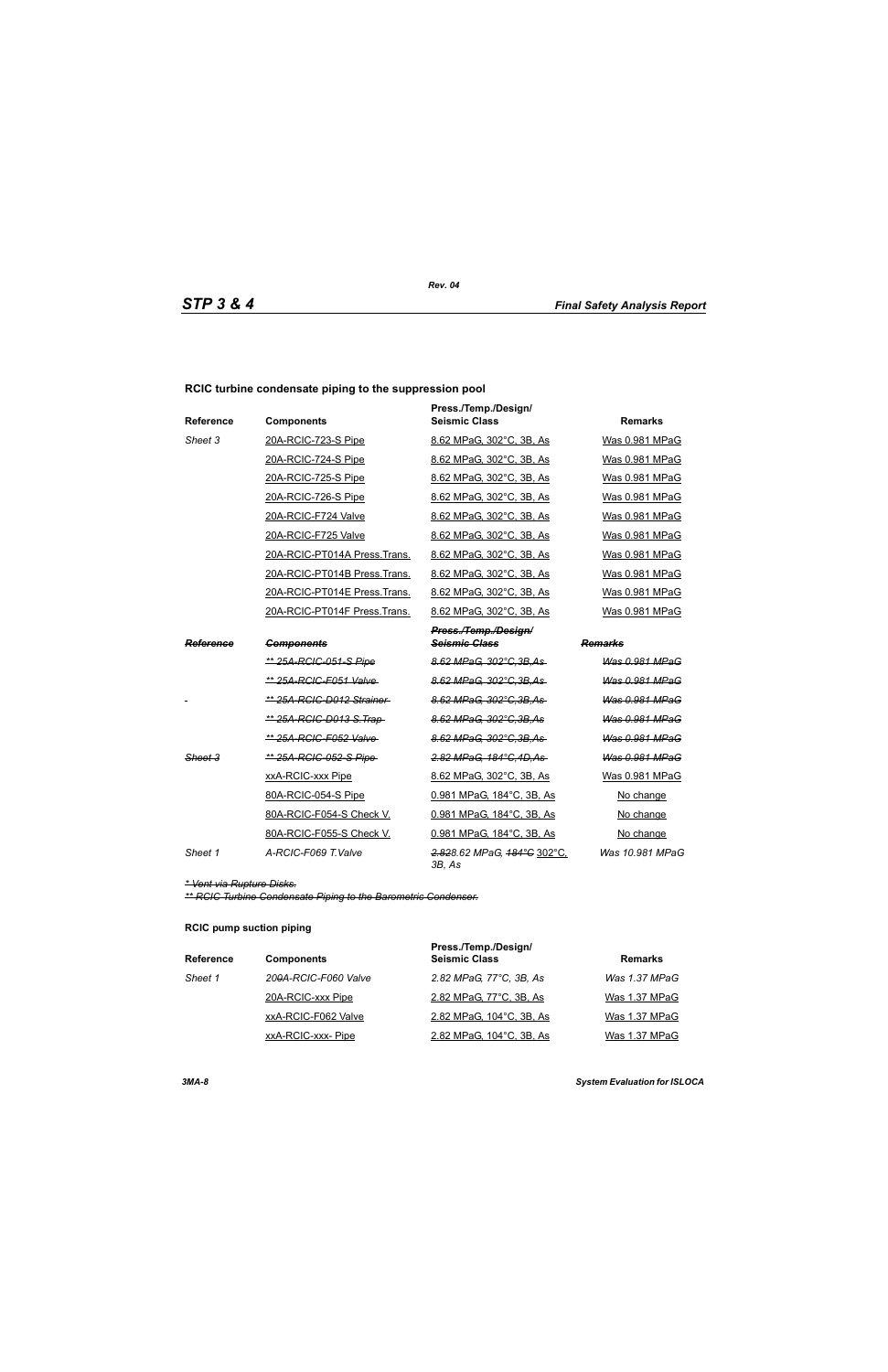**RCIC discharge from relief valves and test line valve direct to the suppression pool without restriction.**

| Reference | <b>Components</b>                                                  | Press./Temp./Design/<br><b>Seismic Class</b> | Remarks   |
|-----------|--------------------------------------------------------------------|----------------------------------------------|-----------|
| Sheet 2   | 250A-RHR- 008 Pipe                                                 | 0.310 MPaG. 104°C.3B.As                      | No change |
|           | <b>RGIC vacuum tank condensate piping to the suppression pool.</b> |                                              |           |

| <b>Reference</b>   | <b>Components</b>           | Press./Temp./Design/<br><del>Scismic Class</del> | <del>Remarks</del>        |
|--------------------|-----------------------------|--------------------------------------------------|---------------------------|
| <del>Sheet 3</del> | 50A-RCIC-Vacuum Pump-       | <u>2.82 MPaG. 121°C.4D.As</u>                    | <u>Was 0.755 MPaG</u>     |
|                    | <u>50A-RCIC-044-S Pipe-</u> | <del>2.82 MPaG. 88°C.4D.As</del>                 | <del>Was 0.310 MPaG</del> |
|                    | <u>50A-RCIC-067-S Pipe </u> | <del>2.82 MPaG. 88°C.4D.As</del>                 | <del>Was 0.310 MPaG</del> |
|                    | 50A-RGIG-PGV Valve          | <u>2.82 MPaG. 121°C.4D.As-</u>                   | <del>Was 0.755 MPaG</del> |
| <del>Sheet 3</del> | <u>20A-RCIC-068-S Pipe </u> | <del>2.82 MPaG. 121°C.4D.As-</del>               | <del>Was 0.981 MPaG</del> |
| Sheet 1            | 50A-RCIC-F046 Check V       | <del>2.82 MPaG, 104°C.3B.As-</del>               | Was 0.310 MPaG            |
|                    | <u>20A-RCIC-057-S Pipe </u> | <u>2.82 MPaG. 104°C.3B.As-</u>                   | <del>Was 0.310 MPaG</del> |
|                    | 20A-RCIC-F059 T.Valve       | <del>2.82 MPaG, 104°C.3B.As -</del>              | <del>Was 0.310 MPaG</del> |
|                    | 50A-RCIC-F047 MO Valve      | <del>2.82 MPaG, 104°C.3B.As -</del>              | <del>Was 0.310 MPaG</del> |
|                    | <u>50A-RCIC-045-S Pipe-</u> | <u>0.981 MPaG. 104°C.3B.As-</u>                  | <del>No change</del>      |
|                    |                             |                                                  |                           |

*Sheet 1 Suppression Pool*

*RCIC steam drains from trip and throttle valve piping and turbine to condensate chamber*

|                    |                                | Press./Temp./Design/     |                |
|--------------------|--------------------------------|--------------------------|----------------|
| Reference          | <b>Components</b>              | Seismic Class            | <b>Remarks</b> |
| <del>Sheet 3</del> | <u>* 20A-RCIC-063-S Pipe</u>   | 8.62 MPaG, 302°C, 3B, As | Was 0.981 MPaG |
| $\sim$             | <u>* 20A-RCIC-061-S Pipe-</u>  | 8.62 MPaG, 302°C, 3B, As | Was 0.981 MPaG |
| $\blacksquare$     | <u>** 20A-RCIC-064-S Pipe-</u> | 8.62 MPaG, 302°C, 3B, As | Was 0.981 MPaG |
|                    |                                |                          |                |

*\* RCIC Trip and Throttle Valve leakoffs are piped to Condensing Chamber. \*\* RCIC Turbine Condensate Drain connects to the Condensing Chamber*

*RCIC turbine valve leakoffs are piped to the barometric condenser*

|           |                                 | Press./Temp./Design/     |                           |  |
|-----------|---------------------------------|--------------------------|---------------------------|--|
| Reference | <b>Components</b>               | Seismic Class            | <b>Remarks</b>            |  |
| Sheet 3   | * 25A-RCIC-058-S Pipe           | 2.82 MPaG, 184°C, 4D, As | <del>Was 0.981 MPaG</del> |  |
|           | ** 25A-RCIC-059-S Pipe          | 2.82 MPaG, 184°C, 4D, As | Was 0.981 MPaG            |  |
| $\sim$    | <del>Barometric Condenser</del> | 2.82 MPaG, 184°C, 4D, As | <del>Was 0.755 MPaG</del> |  |
| $\sim$    | *** 25A-RCIC-065-S Pipe         | 2.82 MPaG, 184°C, 4D, As | <b>Was 0.755 MPaG</b>     |  |
| $\sim$    | 25A-RCIC-Relief Valve           | 2.82 MPaG, 121°C,4D,As   | <b>Was 0.755 MPaG</b>     |  |
|           | 25A-RCIC-066-S Pipe-            | 0 MPaG, 121°C, 4D, As    | No change                 |  |

*\* RCIC Trip and Throttle Valve Stem leakoff is piped to the Barometric* 

*\*\* RCIC Turbine Governor Valve Stem is piped to the to Barometric Condenser. \*\*\* Barometric Condenser Press. relief and piping.*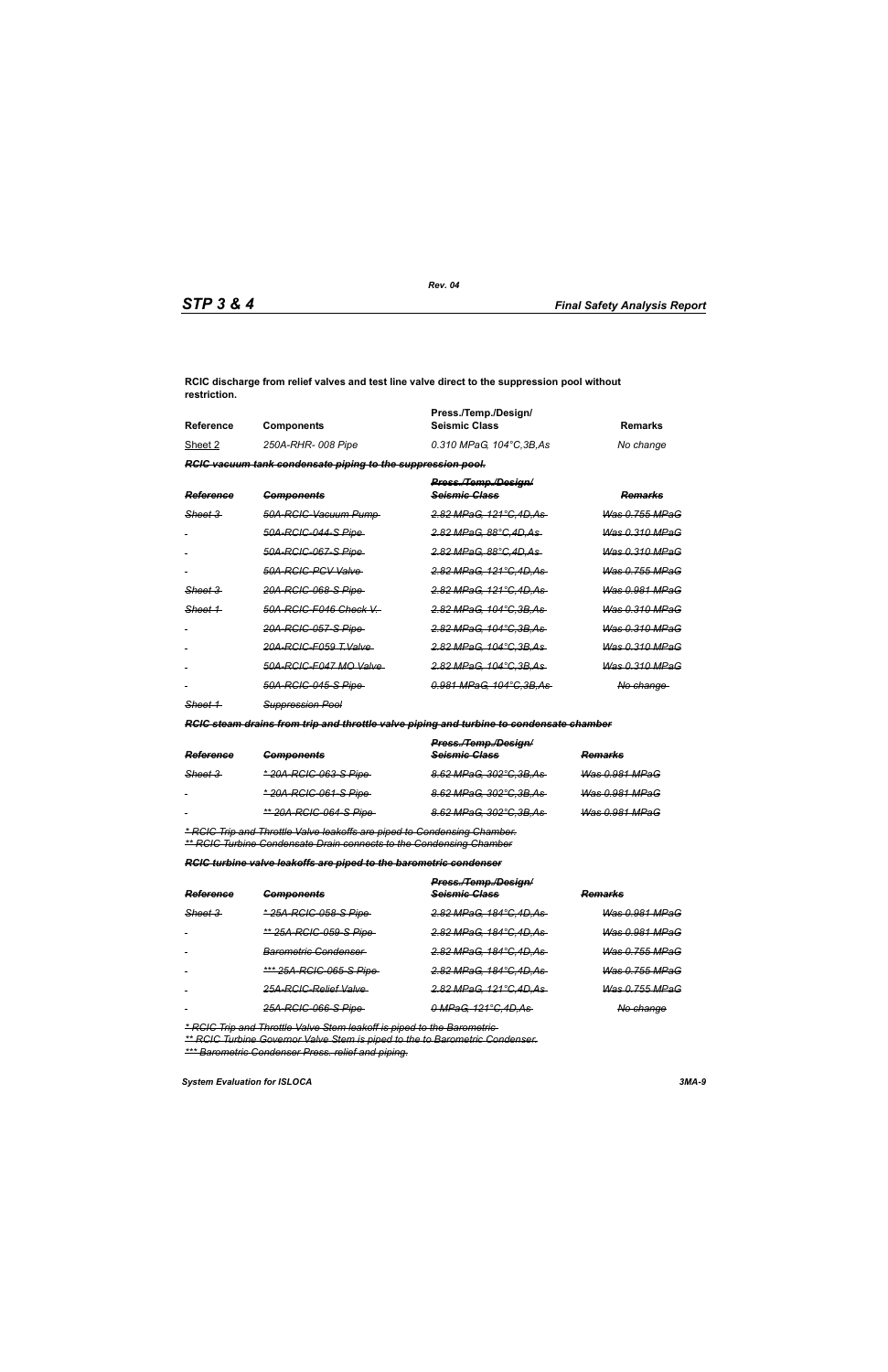*RCIC pump cooling water piping for pump and turbine lube oil coolers*

| Reference          | <b>Components</b>                   | Press./Temp./Design/<br><del>Seismic Class</del> | Remarks                   |
|--------------------|-------------------------------------|--------------------------------------------------|---------------------------|
| <del>Sheet 3</del> | 50A-RGIC-011-W Pipe                 | 2.82 MPaG,77°C,3B,As                             | Was 0.863 MPaG            |
|                    | <del>50A-RCIC-028-W Pipe</del>      | 2.82 MPaG, 77°C.3B.As                            | Was 0.863 MPaG            |
|                    | 50A-RCIC-F030 Relief V.             | 2.82 MPaG, 77°C.3B.As                            | Was 0.863 MPaG            |
|                    | 50A-RCIC-029-W Pipe                 | 2.82 MPaG, 77°C, 3B, As                          | <del>Was 0.863 MPaG</del> |
|                    | 20A-RCIC-713-W Pipe                 | <u>2.82 MPaG, 77°C,3B,As-</u>                    | <del>Was 0.863 MPaG</del> |
|                    | <del>20A-RCIC-PX018 Press</del>     | <del>2.82 MPaG. 77°C.3B.As</del>                 | <del>Was 0.863 MPaG</del> |
|                    | 50A-RCIC-Turb.LO-Cooler             | <u>2.82 MPaG, 77°C,3B,As-</u>                    | <del>Was 0.863 MPaG</del> |
|                    | 50A-RCIC-Pump LO Cooler-            | 2.82 MPaG, 77°C.3B.As                            | Was 0.863 MPaG            |
|                    | <del>15A-RCIC-TX019 Temp.Pt.</del>  | <u>2.82 MPaG, 77°C,3B,As-</u>                    | <del>Was 0.863 MPaG</del> |
|                    | <del>20A-RCIC-714-W Pipe</del>      | <del>2.82 MPaG. 77°C.3B.As</del>                 | Was 0.863 MPaG            |
|                    | 20A-RCIC-F714 Valve                 | 2.82 MPaG, 77°C.3B.As                            | <b>Was 0.863 MPaG</b>     |
|                    | <del>20A-RCIC-PX020 Press.Pt.</del> | <del>2.82 MPaG, 77°C.3B.As</del>                 | <del>Was 0.863 MPaG</del> |
|                    | 15A-RCIC-012-W Pipe                 | <u>2.82 MPaG, 77°C,3B,As</u>                     | <del>Was 0.863 MPaG</del> |
|                    | <u>15A-RCIC-013-W Pipe </u>         | <del>2.82 MPaG, 77°C.3B.As</del>                 | <del>Was 0.863 MPaG</del> |
|                    | <u>15A-RCIC-014-W Pipe </u>         | <del>2.82 MPaG. 77°C.3B.As</del>                 | Was 0.863 MPaG            |
|                    | <u>15A-RCIC-015-W Pipe </u>         | <del>2.82 MPaG, 77°C.3B.As</del>                 | Was 0.863 MPaG            |
| Sheet 3            | Barometric Condenser                | <del>2.82 MPaG, 121°C.4D.As -</del>              | <b>Was 0.755 MPaG</b>     |

*RCIC vacuum tank and condensate pump piped to RCIC pump suction pipe*

| Reference | <del>Components</del>               | Press./Temp./Design/<br><del>Scismic Class</del> | <del>Remarks</del>        |
|-----------|-------------------------------------|--------------------------------------------------|---------------------------|
| Sheet 3   | <del>RCIC Vacuum Tank</del>         | 2.82 MPaG, 77°C.4D.As                            | Was 0.755 MPaG            |
|           | <b>RGIC Press</b> , Switch H        | <del>2.82 MPaG, 121°C,4D,As-</del>               | <del>Was 0.755 MPaG</del> |
|           | <del>RCIC Level Switch H</del>      | <del>2.82 MPaG. 121°C.4D.As-</del>               | <u>Was 0.755 MPaG</u>     |
|           | RGIC Level Switch L                 | 2.82 MPaG, 121°C, 4D, As                         | <del>Was 0.755 MPaG</del> |
|           | <b>RGIG Cond. Pump</b>              | <del>2.82 MPaG. 88°C.4D.As-</del>                | <del>Was 1.37 MPaG</del>  |
|           | 50A-RCIC-F014 Check V.-             | 2.82 MPaG, 88°C, 4D, As                          | <b>Was 1.37 MPaG</b>      |
|           | 50A-RCIC-016-W Pipe-                | <del>2.82 MPaG. 88°C.4D.As-</del>                | <b>Was 1.37 MPaG</b>      |
|           | 20A-RCIC-715-W Pipe                 | <del>2.82 MPaG. 88°C.4D.As-</del>                | <b>Was 1.37 MPaG</b>      |
|           | 20A-RCIC-F715 Valve                 | <del>2.82 MPaG. 88°C.4D.As-</del>                | <b>Was 1.37 MPaG</b>      |
|           | <del>20A-RCIC-PX021 Press.Pt.</del> | <del>2.82 MPaG. 88°C.4D.As-</del>                | <b>Was 1.37 MPaG</b>      |
|           | 50A-RCIC-F015 Valve                 | <del>2.82 MPaG. 88°C.3B.As-</del>                | <b>Was 1.37 MPaG</b>      |
|           | 50A-RCIC-017-W Pipe                 | <u>2.82 MPaG, 88°C,3B,As-</u>                    | <b>Was 1.37 MPaG</b>      |
|           | 50A-RCIC-030-W Pipe                 | <del>2.82 MPaG. 88°C.3B.As-</del>                | <b>Was 1.37 MPaG</b>      |
|           | 50A-RCIC-F031 MO Valve              | <del>2.82 MPaG. 88°C.3B.As-</del>                | <b>Was 1.37 MPaG</b>      |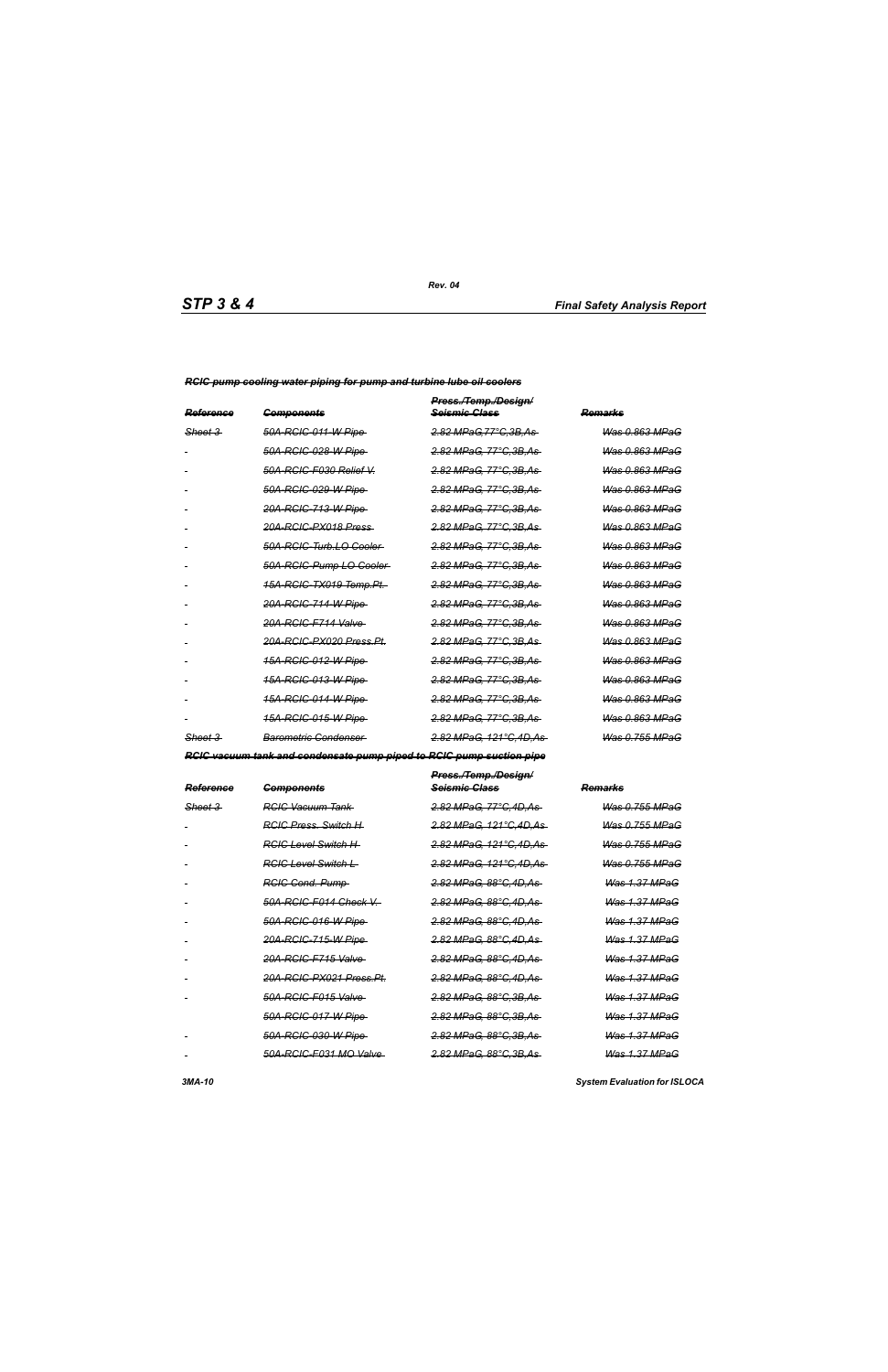| $\sim$ | 50A-RCIC-F032 AO Valve           | <del>2.82 MPaG, 88°C,3B,As-</del> | <b>Was 1.37 MPaG</b>     |
|--------|----------------------------------|-----------------------------------|--------------------------|
| $\sim$ | 20A-RCIC-032-W Pipe-             | <del>2.82 MPaG, 88°C,3B,As</del>  | <del>Was 1.37 MPaG</del> |
|        | <del>20A-RCIC-F034 T.Valve</del> | <del>2.82 MPaG, 88°C,3B,As-</del> | <del>Was 1.37 MPaG</del> |
| $\sim$ | *50A-RCIC-F016 Check-            | <del>2.82 MPaG, 77°C,3B,As</del>  | Was 1.37 MPaG            |

*\* 50A-RCIC-017 Pipe connects with RCIC pump suction 200A-RCIC-001-W Pipe on sheet 1 upgraded to 2.82 MPaG.*

### *Sheet 2: Valve gland leak off piping*

*Branch piping from RCIC steam supply isolation valves FO-035,inside primary containment and FO-036 outside primary containment to VGL Radwaste Treatment System.*

| Reference   | <b>Components</b>   | Press./Temp./Design/Seismic-<br>Class | Remarks              |
|-------------|---------------------|---------------------------------------|----------------------|
| $Sh$ 2.1-11 | 25A-RCIC-506-S Pipe | 8.62 MPaG, 302°C, 1A, As              | <b>Reactor Press</b> |
| $+7$        | 25A-RCIC-507-S Pipe | 8.62 MPaG, 302°C, 1A, As              | <b>Reactor Press</b> |

**Sheet 2: Instrument piping from RCIC steam supply piping to PT-009, PI-010 and level switch LS-011.**

|                  |                     | Press./Temp./Design/     |                      |
|------------------|---------------------|--------------------------|----------------------|
| <b>Reference</b> | <b>Components</b>   | <b>Seismic Class</b>     | <b>Remarks</b>       |
| $Sh$ 2.H-6       | 20A-RCIC-716-S Pipe | 8.62 MPaG, 302°C, 3B, As | Reactor Press        |
|                  | 20A-RCIC-F716 Valve | 8.62 MPaG, 302°C, 3B, As | Reactor Press        |
|                  | 20A-RCIC-F717 Valve | 8.62 MPaG, 302°C, 3B, As | Reactor Press        |
| H-7              | 20A-RCIC-717-S Pipe | 8.62 MPaG, 302°C, 3B, As | <b>Reactor Press</b> |
| $G-5$            | 20A-RCIC-718-S Pipe | 8.62 MPaG, 302°C, 3B, As | Reactor Press        |
|                  | 20A-RCIC-F718 Valve | 8.62 MPaG, 302°C, 3B, As | Reactor Press        |
|                  | 20A-RCIC-F719 Valve | 8.62 MPaG, 302°C, 3B, As | Reactor Press        |
| $F-5$            | 20A-RCIC-719-S Pipe | 8.62 MPaG, 302°C, 3B, As | <b>Reactor Press</b> |
|                  | 20A-RCIC-F720 Valve | 8.62 MPaG, 302°C, 3B, As | <b>Reactor Press</b> |
|                  | 20A-RCIC-F721 Valve | 8.62 MPaG, 302°C, 3B, As | <b>Reactor Press</b> |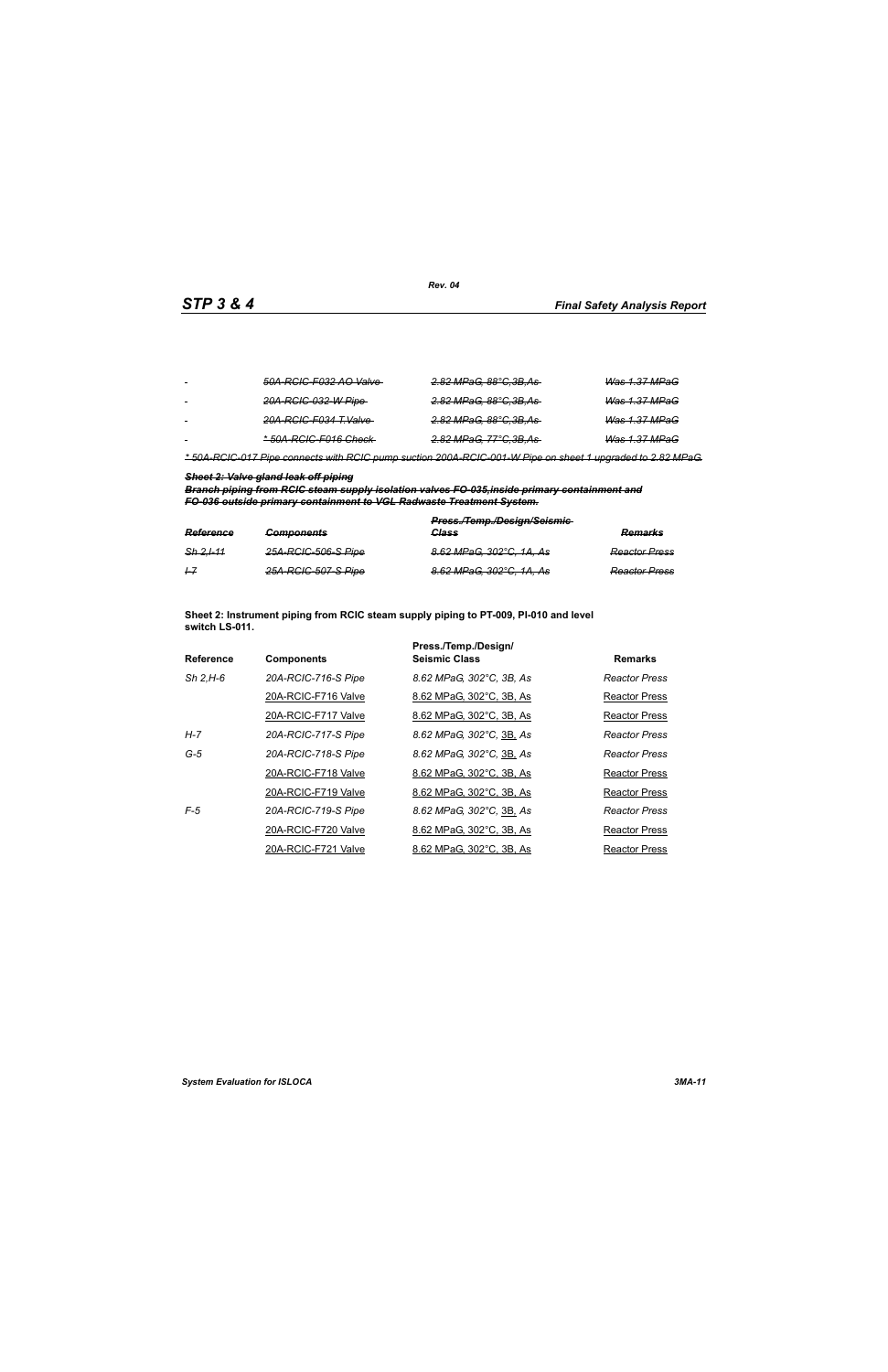# **3MA.5.3 Upgraded Components - CRD System**

STD DEP 3MA-1

**CRD pump suction piping Condensate, Feedwater and Condensate Air Extraction System or Condensate Storage Tank of the Makeup Water System (Condensate).**

| Reference | <b>Components</b>             | Press./Temp./Design/<br><b>Seismic Class</b>   | <b>Remarks</b>       |
|-----------|-------------------------------|------------------------------------------------|----------------------|
| Sheet 1   | 100A-CRD-001 Pipe-S           | 2.82 MPaG, 2066°C, 6D, C                       | Was 1.37 MPaG        |
|           | 150A-MUWC-F-103xxxValve<br>LO | 1.37 MPaG, 66°C, B4D,<br><del>(S1,S2)</del> As | No change            |
|           | 150A-CRD-002-S Pipe           | 2.82 MPaG, 2066°C, 6D, C                       | Was 1.37 MPaG        |
|           | 50A-MUWC- F103Valve           | 1.37 MPaG, 66°C, 64D, C                        | Lock Open            |
|           | 50A-MUWC-103 Pipe             | Static Hd, 66°C, 64D, C                        | No change            |
|           | 50A-CRD-033-S Pipe            | 2.82 MPaG, 20°C, 6D, C                         | Was 1.37 MPaG        |
|           | 50A-CRD-032-S Pipe            | 2.82 MPaG, 20°C, 6D, C                         | <b>Was 1.37 MPaG</b> |
|           | 100A-CRD-F001A Gate V         | 2.82 MPaG, 2066°C, 6D, C                       | Was 1.37 MPaG        |
|           | 100A-CRD-003-S Pipe           | 2.82 MPaG, 2066°C, 6D, C                       | Was 1.37 MPaG        |
| Reference | <b>Components</b>             | Press./Temp./Design/Seismic<br><b>Class</b>    | <b>Remarks</b>       |
| Sheet 1   | CRD-D001A Filter              | 2.82 MPaG, 2066°C, 6D, C                       | Was 1.37 MPaG        |
|           | 20A-CRD-500-S Pipe            | 2.82 MPaG, 2066°C, 6D, C                       | Was 1.37 MPaG        |
|           | 20A-CRD-F500A Valve NC        | 2.82 MPaG, 2066°C, 6D, C                       | Was 1.37 MPaG        |
|           | 20A-CRD-501-S Pipe            | 2.82 MPaG, 2066°C, 6D, C                       | Was 1.37 MPaG        |
|           | 20A-CRD-F501A Globe V         | 2.82 MPaG, 2066°C, 6D, C                       | Was 1.37 MPaG        |
|           | 100A-CRD-004-S Pipe           | 2.82 MPaG, 2066°C, 6D, C                       | Was 1.37 MPaG        |
|           | 100A-CRD-F002A Gate V         | 2.82 MPaG, 2066°C, 6D, C                       | Was 1.37 MPaG        |
|           | 100A-CRD-F001B Gate V         | 2.82 MPaG, 2066°C, 6D, C                       | Was 1.37 MPaG        |
|           | 100A-CRD-005-S Pipe           | 2.82 MPaG, 2066°C, 6D, C                       | Was 1.37 MPaG        |
|           | CRD-D001B Filter              | 2.82 MPaG, 2066°C, 6D, C                       | Was 1.37 MPaG        |
|           | 20A-CRD-502-S-Pipe            | 2.82 MPaG, 2066°C, 6D, C                       | Was 1.37 MPaG        |
|           | 20A-CRD-F500B Globe V         | 2.82 MPaG, 2066°C, 6D, C                       | Was 1.37 MPaG        |
|           | 20A-CRD-503-S Pipe            | 2.82 MPaG, 2066°C, 6D, C                       | Was 1.37 MPaG        |
|           | 20A-CRD-F501B Globe V         | 2.82 MPaG, 2066°C, 6D, C                       | Was 1.37 MPaG        |
|           | 100A-CRD-006-S Pipe           | 2.82 MPaG, 2066°C, 6D, C                       | Was 1.37 MPaG        |
|           | 100A-CRD-F002B Gate V         | 2.82 MPaG, 2066°C, 6D, C                       | Was 1.37 MPaG        |
|           | 100A-CRD-007-S Pipe           | 2.82 MPaG, 2066°C, 6D, C                       | Was 1.37 MPaG        |
|           | 20A-CRD-700-S Pipe            | 2.82 MPaG, 2066°C, 6D, C                       | Was 1.37 MPaG        |
|           |                               |                                                |                      |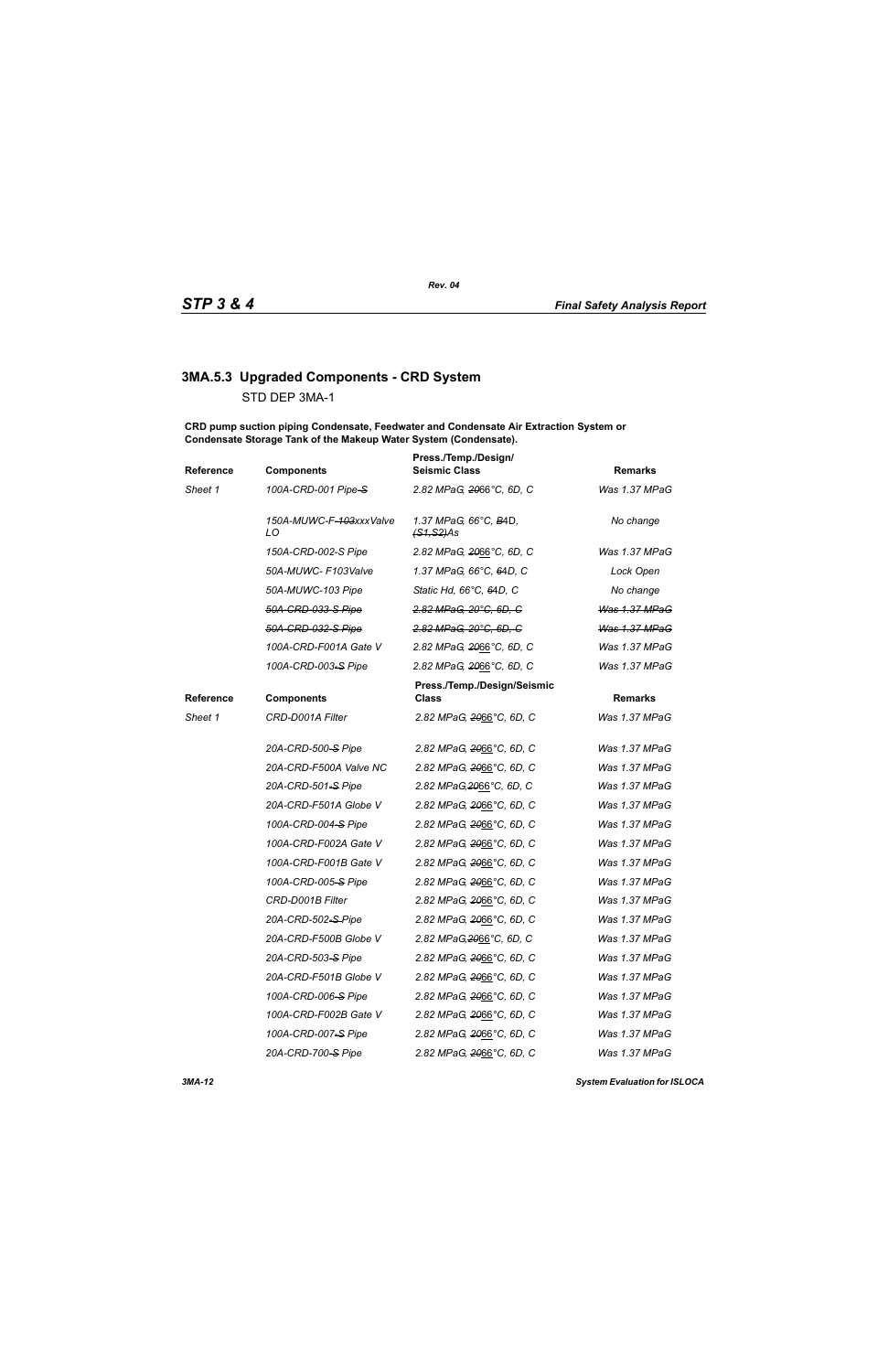#### **CRD pump suction piping Condensate, Feedwater and Condensate Air Extraction System or Condensate Storage Tank of the Makeup Water System (Condensate). (Continued)**

| Reference | <b>Components</b>              | Press./Temp./Design/<br><b>Seismic Class</b> | <b>Remarks</b> |
|-----------|--------------------------------|----------------------------------------------|----------------|
| Sheet 1   | 20A-CRD-F700 Globe V           | 2.82 MPaG, 2066°C, 6D, C                     | Was 1.37 MPaG  |
|           | CRD-DPT001 Diff PT             | 2.82 MPaG, <del>20</del> 66°C, 6D, C         | Was 1.37 MPaG  |
|           | 20A-CRD-F701 Globe V           | 2.82 MPaG, 2066°C, 6D, C                     | Was 1.37 MPaG  |
|           | 20A-CRD-701-S Pipe             | 2.82 MPaG, <del>20</del> 66°C, 6D, C         | Was 1.37 MPaG  |
|           | 100A-CRD-F003A Gate V          | 2.82 MPaG, 2066°C, 6D, C                     | Was 1.37 MPaG  |
|           | 100A-CRD-008-S Pipe            | 2.82 MPaG, 2066°C, 6D, C                     | Was 1.37 MPaG  |
|           | 25A-CRD-504-S Pipe             | 2.82 MPaG, 2066°C, 6D, C                     | Was 1.37 MPaG  |
|           | 25A-CRD-F004A Safe.RV          | 2.82 MPaG, <del>20</del> 66°C, 6D, C         | Was 1.37 MPaG  |
|           | 20A-CRD-702-S Pipe             | 2.82 MPaG, 2066°C, 6D, C                     | Was 1.37 MPaG  |
|           | 20A-CRD-F702A Globe V          | 2.82 MPaG, 2066°C, 6D, C                     | Was 1.37 MPaG  |
|           | CRD-PI002A Press I             | 2.82 MPaG, 2066°C, 6D, C                     | Was 1.37 MPaG  |
|           | CRD-PT003A Press T             | 2.82 MPaG, 2066°C, 6D, C                     | Was 1.37 MPaG  |
|           | CRD-C001A Pump                 | 3.4318.63 MPaG, 66°C, 6D, C                  | No change      |
|           | * A-CRD-F502A Globe V          | 2.82 MPaG, <del>20</del> 66°C, 6D, C         | Was 1.37 MPaG  |
|           | * A-CRD-505 <del>-S</del> Pipe | 2.82 MPaG, 2066°C, 6D, C                     | Was 1.37 MPaG  |
|           | * A-CRD-F503A Globe V          | 2.82 MPaG, 2066°C, 6D, C                     | Was 1.37 MPaG  |
|           | * A-CRD-F504A Globe V          | 2.82 MPaG, 2066°C, 6D, C                     | Was 1.37 MPaG  |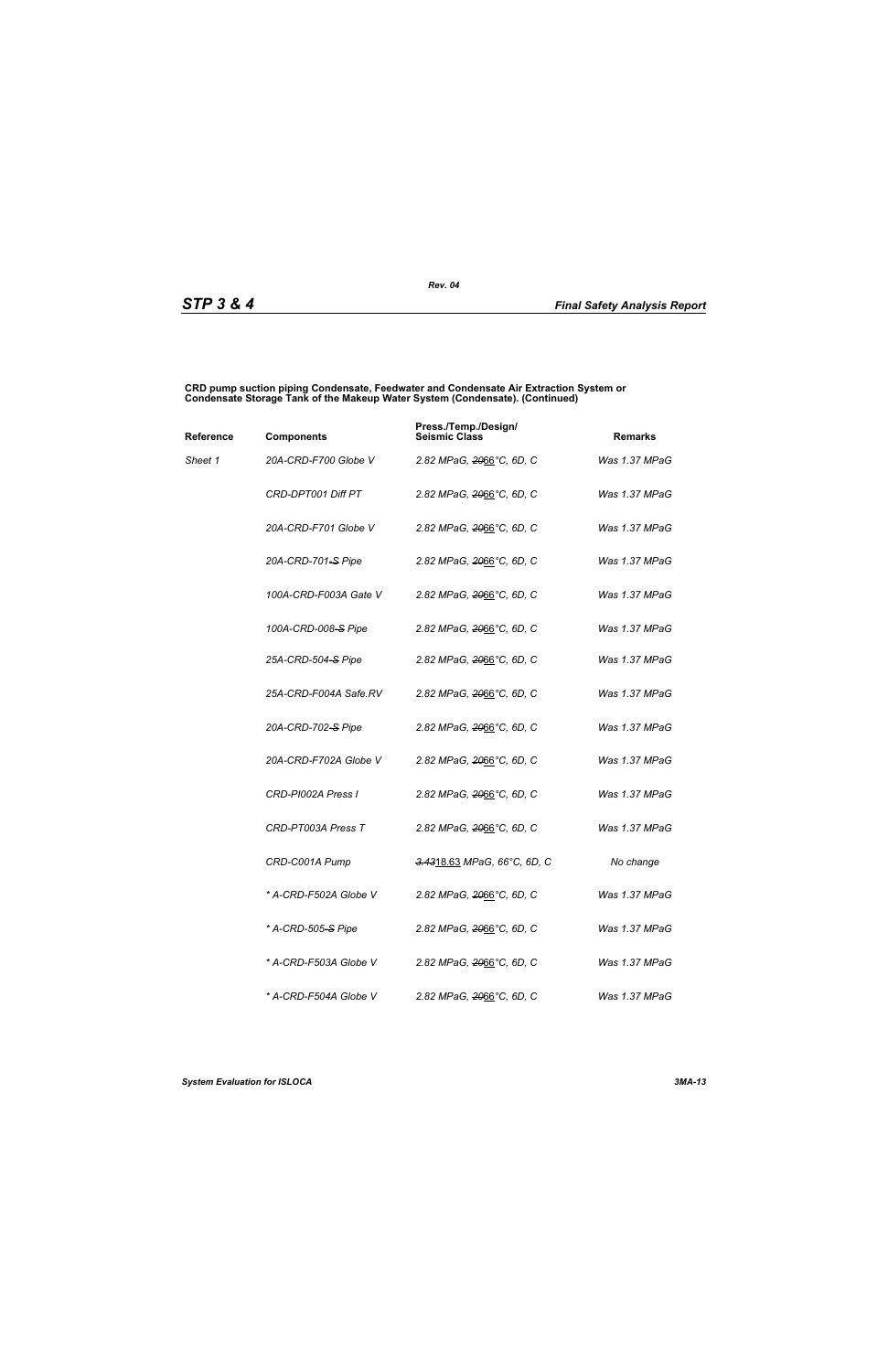#### **CRD pump suction piping Condensate, Feedwater and Condensate Air Extraction System or Condensate Storage Tank of the Makeup Water System (Condensate). (Continued)**

| Reference | <b>Components</b>              | Press./Temp./Design/<br><b>Seismic Class</b> | <b>Remarks</b> |
|-----------|--------------------------------|----------------------------------------------|----------------|
| Sheet 1   | * A-CRD-506 <del>-S</del> Pipe | 2.82 MPaG, <del>20</del> 66°C, 6D, C         | Was 1.37 MPaG  |
|           | * A-CRD-507-S Pipe             | 2.82 MPaG, <del>20</del> 66°C, 6D, C         | Was 1.37 MPaG  |
|           | * A-CRD-F505A Globe V          | 2.82 MPaG, <del>20</del> 66°C, 6D, C         | Was 1.37 MPaG  |
|           | * A-CRD-F506A Globe V          | 2.82 MPaG, 2066°C, 6D, C                     | Was 1.37 MPaG  |
|           | 100A-CRD-F003B Gate V          | 2.82 MPaG, 2066°C, 6D, C                     | Was 1.37 MPaG  |
|           | 100A-CRD-010-S Pipe            | 2.82 MPaG, 2066°C, 6D, C                     | Was 1.37 MPaG  |
|           | 25A-CRD-508-S Pipe             | 2.82 MPaG, <del>20</del> 66°C, 6D, C         | Was 1.37 MPaG  |
|           | 25A-CRD-F004B Safe.RV          | 2.82 MPaG, 2066°C, 6D, C                     | Was 1.37 MPaG  |
|           | 20A-CRD-703-S Pipe             | 2.82 MPaG, <del>20</del> 66°C, 6D, C         | Was 1.37 MPaG  |
|           | 20A-CRD-F702B Globe V          | 2.82 MPaG, 2066°C, 6D, C                     | Was 1.37 MPaG  |
|           | CRD-PI002B Press I             | 2.82 MPaG, 2066°C, 6D, C                     | Was 1.37 MPaG  |
|           | CRD-PT003B Press T             | 2.82 MPaG, 2066°C, 6D, C                     | Was 1.37 MPaG  |
|           | CRD-C001B Pump                 | <del>3.43</del> 18.63 MPaG, 66°C, 6D, C      | No change      |
|           | * A-CRD-509-S Pipe             | 2.82 MPaG, 2066°C, 6D, C                     | Was 1.37 MPaG  |
|           | * A-CRD-F502B Globe V          | 2.82 MPaG, <del>20</del> 66°C, 6D, C         | Was 1.37 MPaG  |
|           | * A-CRD-F503B Globe V          | 2.82 MPaG, 2066°C, 6D, C                     | Was 1.37 MPaG  |
|           | * A-CRD-510 <del>-S</del> Pipe | 2.82 MPaG, 2066°C, 6D, C                     | Was 1.37 MPaG  |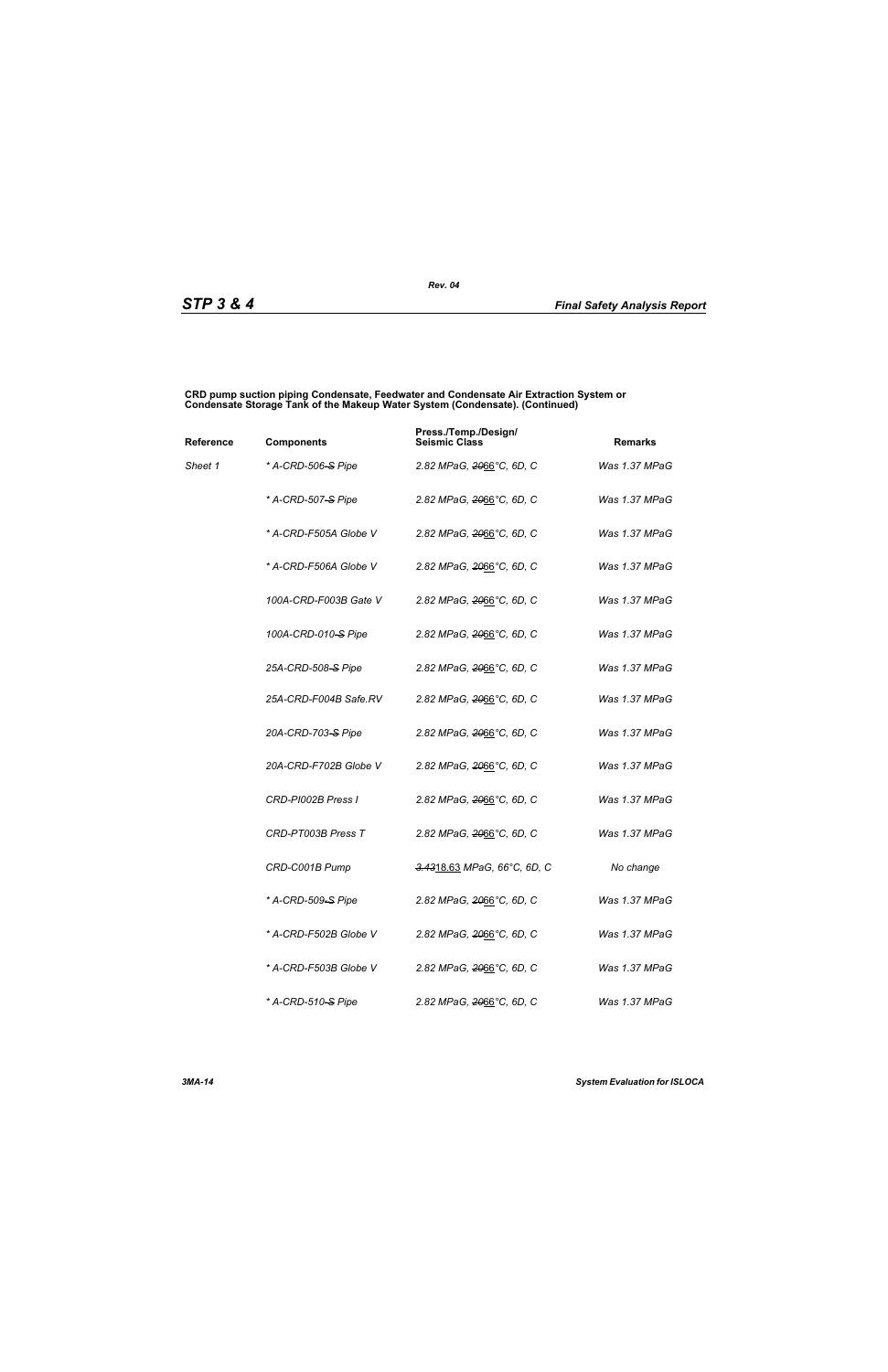#### **CRD pump suction piping Condensate, Feedwater and Condensate Air Extraction System or Condensate Storage Tank of the Makeup Water System (Condensate). (Continued)**

| <b>Reference</b> | <b>Components</b>     | Press./Temp./Design/<br><b>Seismic Class</b> | <b>Remarks</b>  |
|------------------|-----------------------|----------------------------------------------|-----------------|
| Sheet1           | * A-CRD-F504B Globe V | 2.82 MPaG, 2066°C, 6D, C                     | Was 1.37 MPaG   |
|                  | * A-CRD-F505B Globe V | 2.82 MPaG, 2066°C, 6D, C                     | Was 1.37 MPaG   |
|                  | * A-CRD-511-S Pipe    | 2.82 MPaG, 2066°C, 6D, C                     | Was $1.37$ MPaG |
|                  | * A-CRD-F506B Globe V | 2.82 MPaG, 2066°C, 6D, C                     | Was 1.37 MPaG   |
| Sheet 3          | 25A-CRD-075 Pipe      | 2.82 MPaG, 66°C, 6D, C                       | Was 1.37 MPaG   |
|                  | 25A-CRD-076 Pipe      | 2.82 MPaG, 66°C, 6D, C                       | Was 1.37 MPaG   |
|                  | 25A-CRD-077 Pipe      | 2.82 MPaG, 66°C, 6D, C                       | Was 1.37 MPaG   |
|                  | 25A-CRD-F062A Valve   | 2.82 MPaG, 66°C, 6D, C                       | Was 1.37 MPaG   |
|                  | 25A-CRD-F062B Valve   | 2.82 MPaG, 66°C, 6D, C                       | Was 1.37 MPaG   |

### **CRD interface from pump discharge to the MUWC System condensate storage tank**

| <b>Reference</b> | <b>Components</b>      | Press./Temp./Design/<br><b>Seismic Class</b> | <b>Remarks</b> |
|------------------|------------------------|----------------------------------------------|----------------|
|                  | 50A-CRD-034-S Pipe     | 18.63 MPaG, 66°C, 6D, C                      | No change      |
|                  | 5020A-CRD-035-S Pipe   | 18.63 MPaG, 66°C, 6D, C                      | No change      |
|                  | 5020A-CRD-F023 Globe V | 18.63 MPaG, 66°C, 6D, C                      | No change      |
|                  | 50A-MUWC-xxx-SPipe     | 1.37 MPaG, 66°C, 6D, C                       | No change      |

#### **CRD interface from pump discharge to the RRS System**

| <b>Reference</b> | <b>Components</b>    | Press./Temp./Design/<br><b>Seismic Class</b> | <b>Remarks</b> |
|------------------|----------------------|----------------------------------------------|----------------|
|                  | 20A-CRD-036-S Pipe   | 18.63 MPaG, 66°C, 4 <del>C</del> 6D, BC      | No change      |
|                  | 20A-CRD-F024 Globe V | 18.63 MPaG, 66°C, 4 <del>C</del> 6D, BC      | No change      |
|                  | 20A-CRD-F025 Globe V | 18.63 MPaG, 66°C, 4 <del>C</del> 6D, BC      | No change      |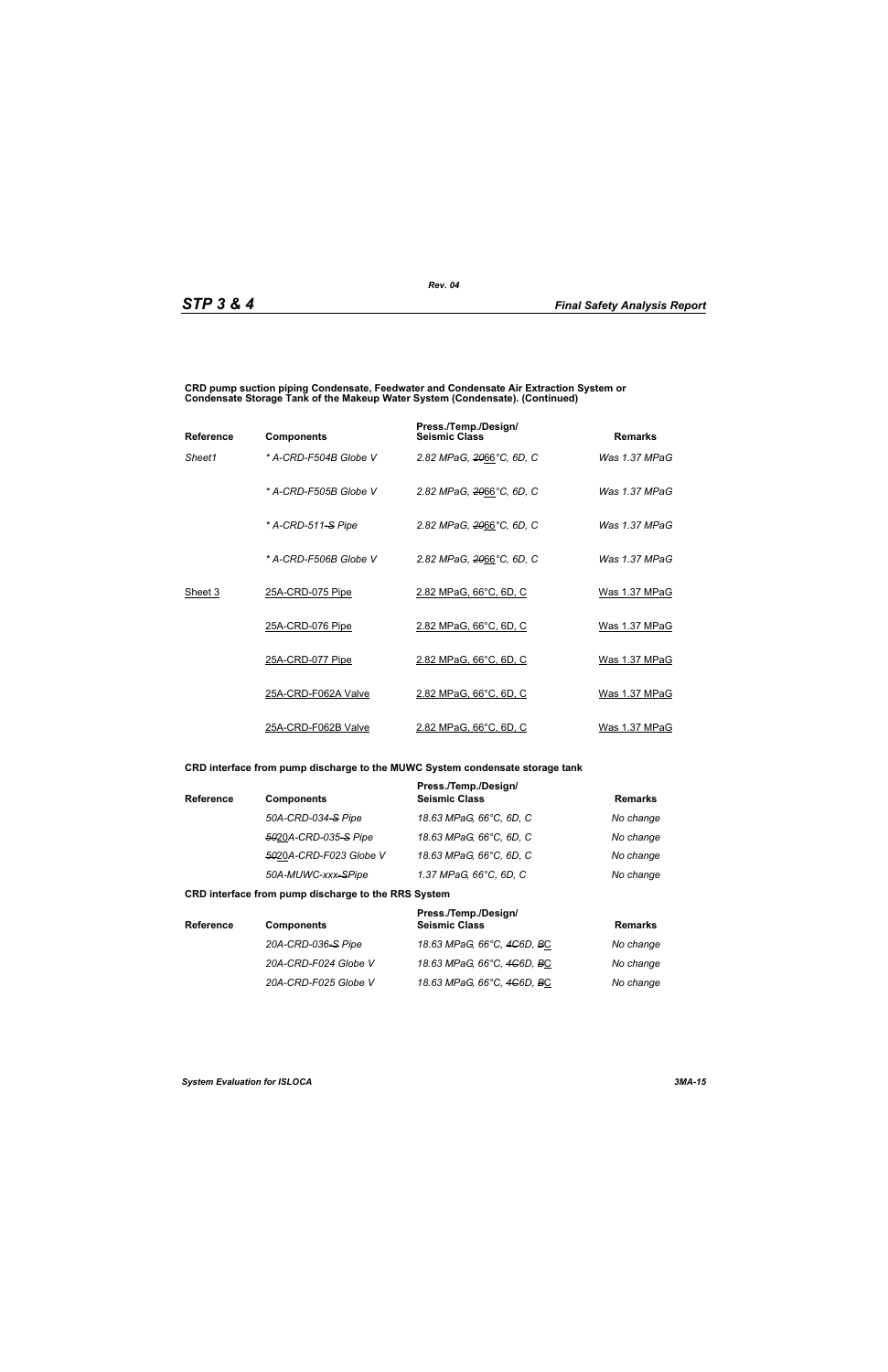**CRD interface from pump discharge to the CUW System**

| <b>Reference</b> | <b>Components</b>    | Press./Temp./Design/<br><b>Seismic Class</b>        | Remarks   |
|------------------|----------------------|-----------------------------------------------------|-----------|
|                  | 20A-CRD-037-S Pipe   | 18.63 MPaG, 66°C, 4 <del>C</del> 6D, <del>B</del> C | No change |
|                  | 20A-CRD-F026 Globe V | 18.63 MPaG, 66°C, 4 <del>C</del> 6D, <del>B</del> C | No change |
|                  | 20A-CRD-F027 Globe V | 18.63 MPaG, 66°C, 4 <del>C</del> 6D, <del>B</del> C | No change |

# **3MA.6.3 Upgraded Components - SLC System** STD DEP 3MA-1

**SLC Injection Pump A suction piping from the SLC storage tank.**

| <b>Reference</b> | <b>Components</b>       | Press./Temp./Design/<br><b>Seismic Class</b> | <b>Remarks</b> |
|------------------|-------------------------|----------------------------------------------|----------------|
|                  | SLC-C001A Pump          | 10.79 MPaG, 66°C, 23B, A                     | No change      |
|                  | SLC-F003A Relief V.     | 10.79 MPaG, 66°C, 23B, A                     | No change      |
|                  | 50A-SLC Pipe            | 2.82 MPaG, 66°C, 23B, A                      | Was 1.37 MPaG  |
|                  | 100A-SLC-F002A Valve LO | 2.82 MPaG, 66°C, 23B, A                      | Was 1.37 MPaG  |
|                  | 100A-SLC-SS Pipe        | 2.82 MPaG, 66°C, 23B, A                      | Was 1.37 MPaG  |
|                  | 100A-SLC-F001A Valve MO | 2.82 MPaG, 66°C, 23B, A                      | Was 1.37 MPaG  |
|                  | * SLC-A001 Storage Tk.  | Static Hd., 66°C, 23B, A                     | No Change      |

**SLC Injection Pump B suction piping from the SLC storage tank.**

| <b>Reference</b> | <b>Components</b>       | Press./Temp./Design/<br><b>Seismic Class</b> | <b>Remarks</b> |
|------------------|-------------------------|----------------------------------------------|----------------|
|                  | SLC-C001B Pump          | 10.79 MPaG, 66°C, 23B, A                     | No change      |
|                  | SLC-F003B Relief V.     | 10.79 MPaG, 66°C, 23B, A                     | No change      |
|                  | 50A-SLC SS Pipe         | 2.82 MPaG, 66°C, 23B, A                      | Was 1.37 MPaG  |
|                  | 100A-SLC-F002B Valve LO | 2.82 MPaG, 66°C, 23B, A                      | Was 1.37 MPaG  |
|                  | 100A-SLC-SS Pipe        | 2.82 MPaG, 66°C, 23B, A                      | Was 1.37 MPaG  |
|                  | 20A-SLC-SS Pipe         | 2.82 MPaG, 66°C, 23B, A                      | Was 1.37 MPaG  |
|                  | 20A-SLC-F500 Valve      | 2.82 MPaG, 66°C, 23B, A                      | Was 1.37 MPaG  |
|                  | 100A-SLC-F001B Valve MO | 2.82 MPaG, 66°C, 23B, A                      | Was 1.37 MPaG  |
|                  | * SLC-A001 Storage Tk.  | Static Hd., 66°C, 23B, A                     | No Change      |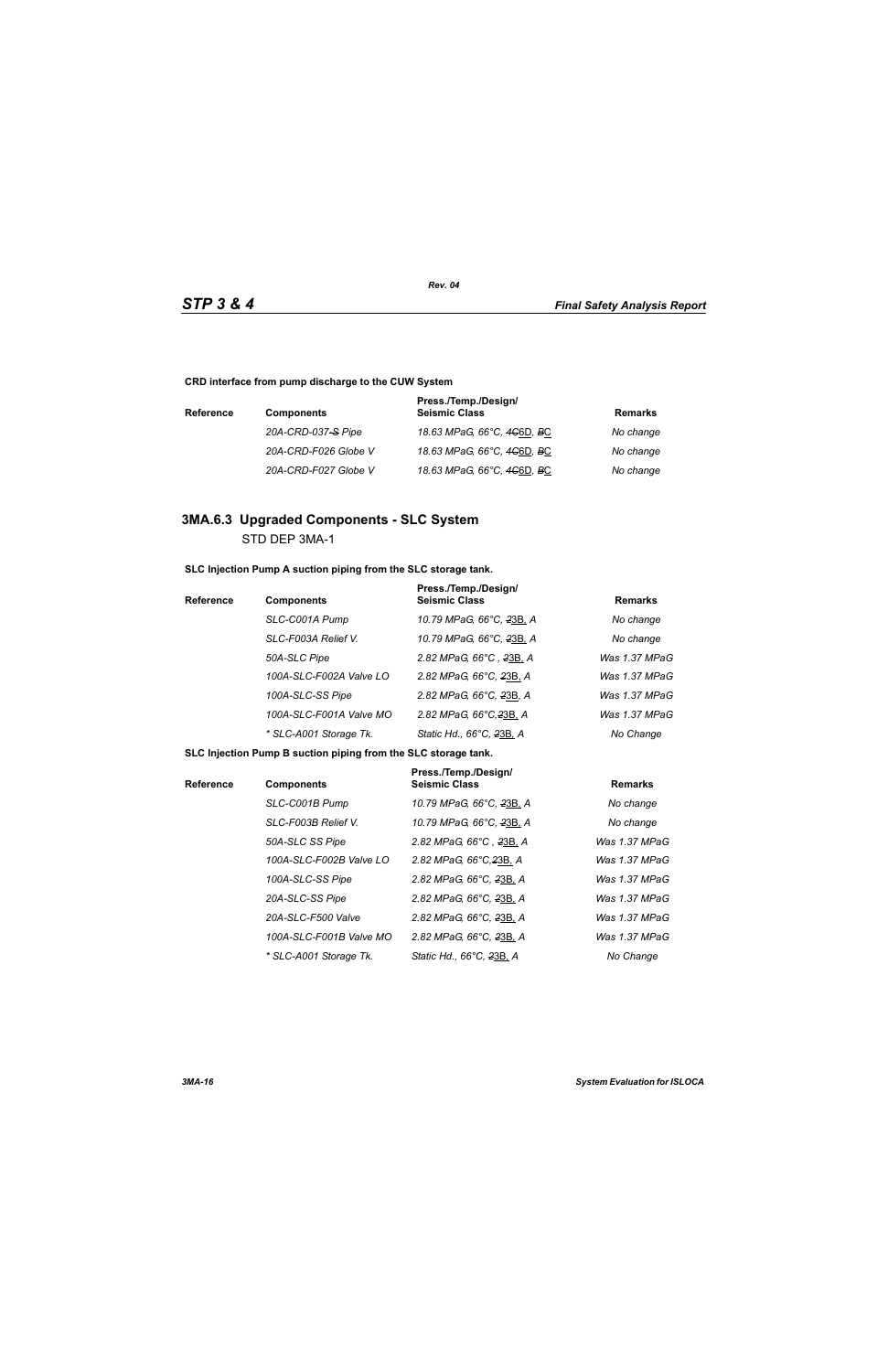#### **SLC test tank piping.**

|                          | Press./Temp./Design/                                            |                 |
|--------------------------|-----------------------------------------------------------------|-----------------|
| <b>Components</b>        | <b>Seismic Class</b>                                            | <b>Remarks</b>  |
| ** 40A-SLC-F011 Valve LC | 10.79 MPaG, 66°C, 23B, A                                        | Was ATP         |
| 40A-SLC-SS Pipe          | <del>.10.79</del> 2.82 <i>MPaG, 66°C, <del>2</del>3B</i><br>AC. | Was 1.37 MPaG   |
| SLC-A002 Test Tank       | 2.82 MPaG, 66°C, 23B, AC                                        | Was STH         |
| 100A-SLC-SS Pipe         | 2.82 MPaG, 66°C, 23B, AC                                        | Was 1.37 MPaG   |
| 100A-SLC-F012 Valve LC   | 2.82 MPaG, 66°C, 23B, A                                         | Was 1.37 MPaG   |
| 25A-SLC-SS Pipe          | 2.82 MPaG, 66°C, 23B, AC                                        | Was 1.37 MPaG   |
| SLC-F026 Relief V.       | 2.82 MPaG, 66°C, 23B, A                                         | Was $1.37$ MPaG |
| 20A-SLC-SS Pipe          | 2.82 MPaG, 66°C, 23B, A                                         | Was 1.37 MPaG   |
| 100A-SLC-SS Pipe         | 2.82 MPaG, 66°C, 23B, A                                         | Was $1.37$ MPaG |
|                          |                                                                 |                 |

**SLC interface with MUWP for makeup and pressurization of suction piping from tank. (Pressure higher than static head of SLC storage tank.)**

| <b>Reference</b> | <b>Components</b>     | Press./Temp./Design/<br><b>Seismic Class</b> | <b>Remarks</b> |
|------------------|-----------------------|----------------------------------------------|----------------|
|                  | 80A-SLC-SS Pipe       | 2.821.37 MPaG, 66°C, 23B, C                  | Was 1.37 MPaG  |
|                  | SLC-F013 Check V.     | 2.82 MPaG, 66°C, 23B, C                      | Was 1.37 MPaG  |
|                  | 80A-SLC-SS Pipe       | 2.82 MPaG, 66°C, 23B, C                      | Was 1.37 MPaG  |
|                  | 80A-SLC-F014 Valve LC | 2.82 MPaG, 66°C, 23B, A                      | Was 1.37 MPaG  |
|                  | 80A-SLC-SS Pipe       | 2.82 MPaG, 66°C, 23B, C                      | Was 1.37 MPaG  |
|                  | 20A-SLC-SS Pipe       | 2.82 MPaG, 66°C, 23B, C                      | Was 1.37 MPaG  |
|                  | 20A-SLC-F020 Valve LO | 2.82 MPaG, 66°C, 23B, A                      | Was 1.37 MPaG  |
|                  | 20A-SLC-D002 RO       | 2.82 MPaG, 66°C, 23B, A                      | Was 1.37 MPaG  |
|                  | 20A-SLC-SS Pipe       | 2.82 MPaG, 66°C, 23B, C                      | Was 1.37 MPaG  |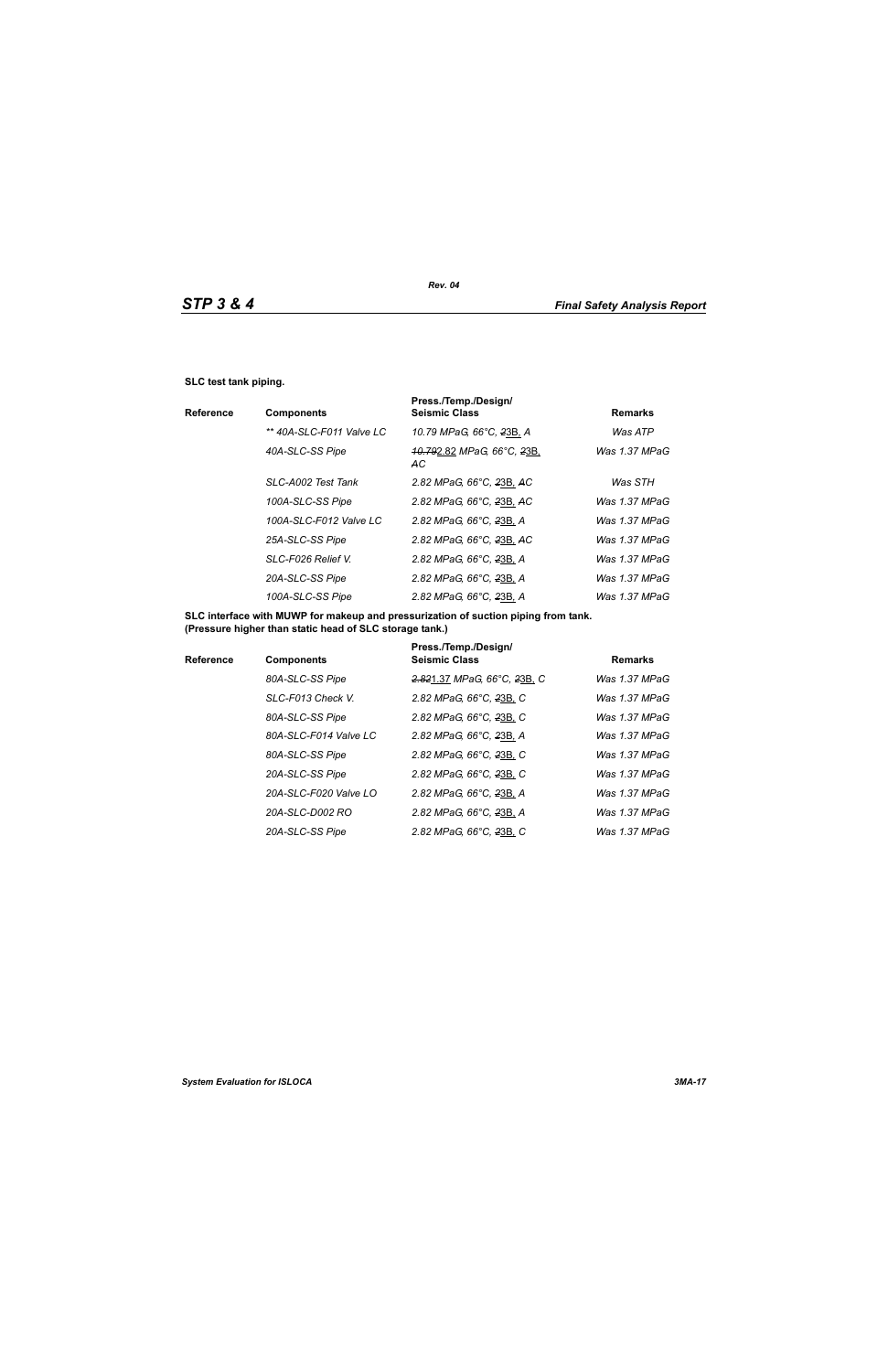**SLC storage tank interface with MUWP for purified makeup water.**

| <b>Reference</b> | <b>Components</b>     | Press./Temp./Design/<br><b>Seismic Class</b>             | <b>Remarks</b> |
|------------------|-----------------------|----------------------------------------------------------|----------------|
|                  | 80A-SLC-SS Pipe       | 2.821.37MPaG, 66°C, 23B, C                               | Was 1.37 MPaG  |
|                  | SLC-F013 Check V.     | 2.82 MPaG, 66°C, 23B, C                                  | Was 1.37 MPaG  |
|                  | 80A-SLC-SS Pipe       | 2.82 MPaG, 66°C, 23B, C                                  | Was 1.37 MPaG  |
| <b>Reference</b> | <b>Components</b>     | Press./Temp./Design/<br><b>Seismic Class</b>             | <b>Remarks</b> |
|                  | 25A-SLC-SS Pipe       | 2.82 MPaG, 66°C, 23B, C                                  | Was 1.37 MPaG  |
|                  | 25A-SLC-F015 Valve LC | 2.82 MPaG, 66°C, 23B, AC                                 | Was 1.37 MPaG  |
|                  | 20A-SLC-SS Pipe       | 2.82 MPaG, 66°C, 2B4D, C                                 | Was 1.37 MPaG  |
|                  | 20A-SLC-F505 Valve NO | 2.82 MPaG, 66°C, 2B4D, AC                                | Was 1.37 MPaG  |
|                  | 25A-SLC-SS Pipe       | 2.82 MPaG, 66°C, 2B4D, C                                 | Was 1.37 MPaG  |
|                  | 25A-SLC-F023 Valve LC | 2.82 MPaG, 66°C, 2B4D, AC                                | Was 1.37 MPaG  |
|                  | 25A-SLC-SS Pipe       | <del>2.82</del> 0.863 MPaG, 66°C, <del>2B</del> 4D,<br>С | No Change      |
|                  | *SLC-A001 Storage TK. | Static Head, 66°C, 23B, A                                | No Change      |

# **3MA.7.3 Upgraded Component - CUW System** STD DEP 3MA-1

#### **CUW system interface with Radwaste System**

| <b>Reference</b> | <b>Components</b>     | Press./Temp./Design/<br><b>Seismic Class</b> | Remarks        |
|------------------|-----------------------|----------------------------------------------|----------------|
|                  | xxA-CUW-xxx Pipe(Sam) | 2.82 MPaG, 66°C, 6D, C                       | Was 0.981 MPaG |
|                  | xxA-CUW-xxx Pipe(RV)  | 2.82 MPaG, 66°C, 6D, C                       | Was 0.981 MPaG |

# **3MA.8.1 Upgrade Description**

STD DEP T1 2.4-1

*This new line has the gate valve locked open with the check valve's flow direction into the skimmer surge tank and provides an open path into the skimmer surge tank from valves* RHR F016A, *RHR-F016B and RHR-F016C.*

And to the last sentence of the second paragraph.

*All the piping between the FPC valves, FPC-F029, FPC- F031, and FPC-F106 and the RHR valves,* RHR-F016A, *RHR-F016B and RHR-F016C, were upgraded to the URS design pressure of 2.82 MPaG.*

The following information is added to the last sentence of the third paragraph.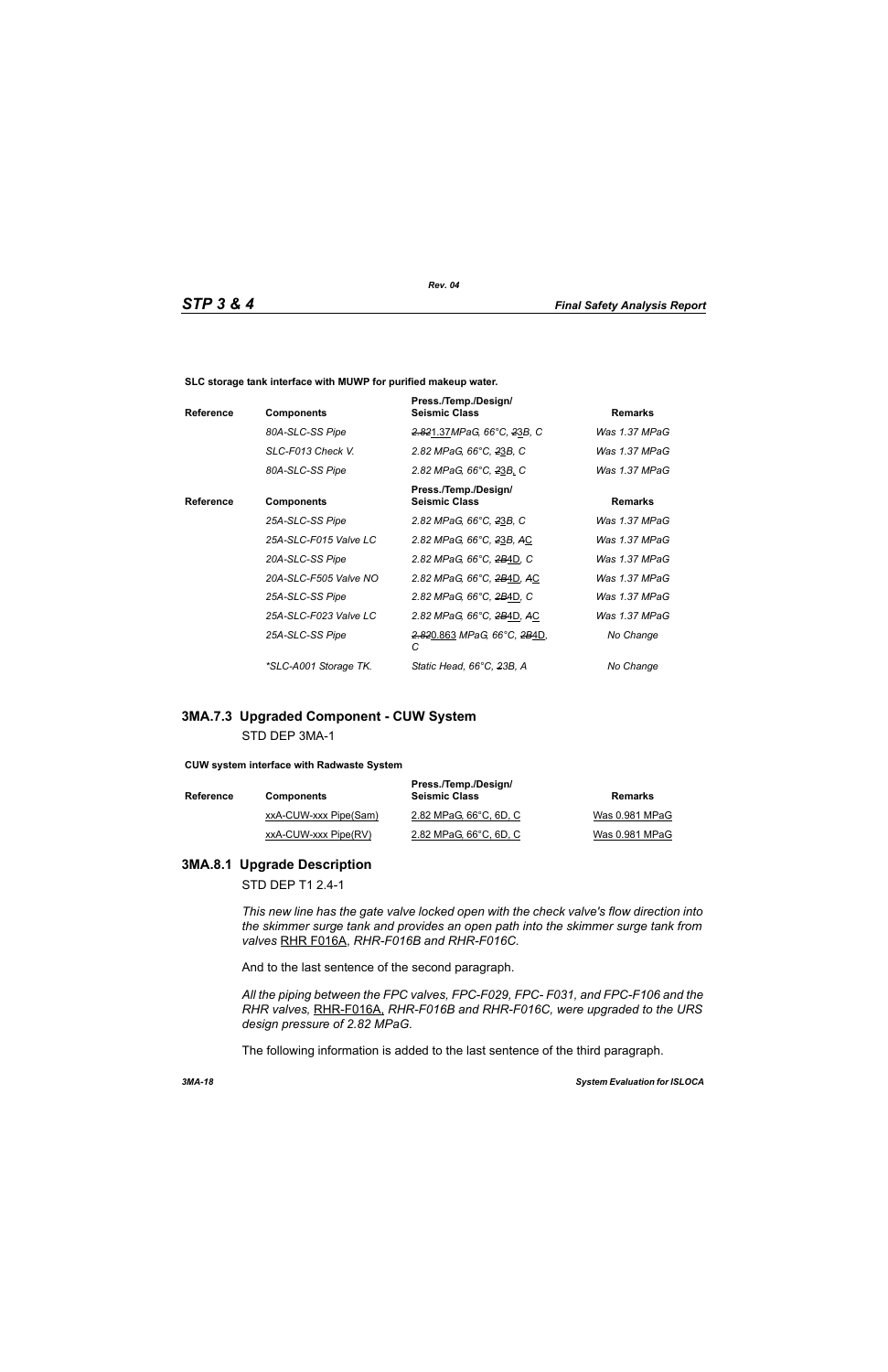*Valves FPC-F093 and FPC-F017 are always locked open and provide an open path from the RHR valves,* RHR-F015A, *RHR-F015B and RHR-F015C, to the spent fuel storage pool and cask pit.*

## **3MA.8.3 Upgraded Components - FPC System**

STD DEP T1 2.4-1

STD DEP 3MA-1

| Reference | <b>Components</b>           | Press./Temp./Design/<br><b>Seismic Class</b> | Remarks   |
|-----------|-----------------------------|----------------------------------------------|-----------|
|           | 250A300A-RHR-F015A Valve MO | 3.43 MPaG, 182°C,3B,As                       | No Change |
|           | 250A300A-FPC-SS Pipe        | 1.57 MPaG, 66°C, 4C, A(S2)                   | No Change |

The following information is added to the **FPC System interface with makeup from RHR System or SPCU System** grouping.

| <b>Reference</b> | <b>Components</b>       | Press./Temp./Design/<br><b>Seismic Class</b> | Remarks   |
|------------------|-------------------------|----------------------------------------------|-----------|
|                  | 300A-RHR-F016A Valve MO | 2.82 MPaG, 182°C, 3B, As                     | No Change |
|                  | 300A-FPC-SS Pipe        | 2.82 MPaG, 66°C, 4C, B(S1, S2)               | No Change |

- *\* FPC Valve F029 is open only for fuel pool cooling mode B (maximum heat load operation with RHR System*  $\underline{A}$ *, B or C operating in parallel with FPC System).*
- *\*\* FPC Valve F031 is open only for fuel pool cooling mode B (refueling when Dryer/Separator Pool is drained and pumped to Radwaste LCW collector tank by RHR System* A, *B or C).*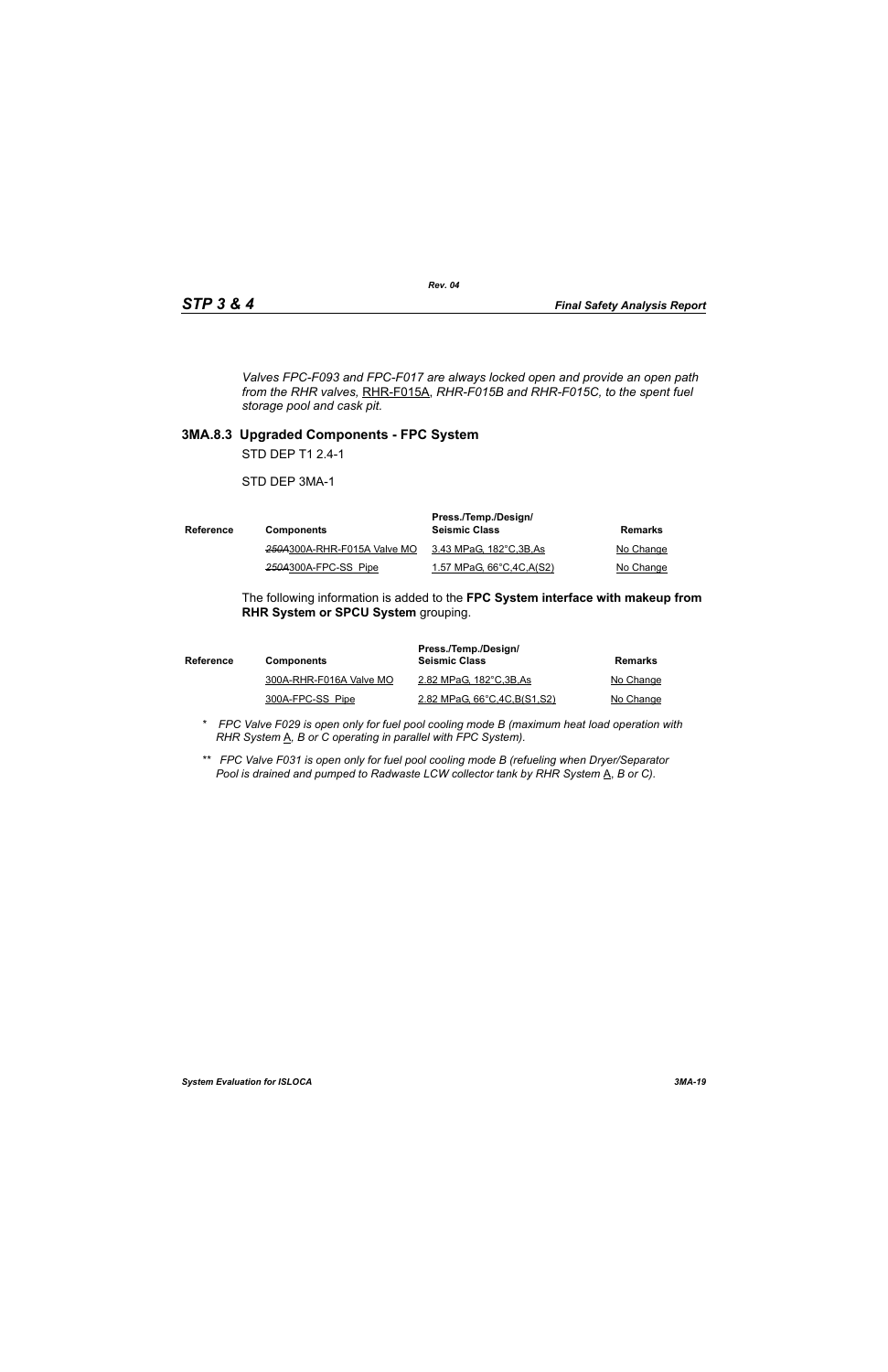**FPC System interface with makeup from RHR System or SPCU System.**

|           |                            | Press./Temp./Design/                         |                |
|-----------|----------------------------|----------------------------------------------|----------------|
| Reference | <b>Components</b>          | <b>Seismic Class</b>                         | <b>Remarks</b> |
|           | 250300A-RHR-F015C Valve MO | 3.43 MPaG, 182°C, 3B, As                     | No change      |
|           | 250300A-FPC-SS Pipe        | 1.57 MPaG, 66°C, <del>3B,</del> 4C, A(S2)    | No change      |
|           | 250300A-RHR-F015B Valve MO | 3.43 MPaG, 182°C, 3B, As                     | No change      |
|           | 250A-FPC-F022 Valve LOLC   | 1.57 MPaG, 66°C, 4C, A(S2)                   | No change      |
|           | 250A-FPC-SS Pipe           | 1.57 MPaG, 66°C, 4C,<br><u>A(S2)B(S1,S2)</u> | No change      |
|           | 250A-FPC-F023 Check Valve  | 1.57 MPaG, 66°C, 4C,<br><u>A(S2)B(S1,S2)</u> | No change      |
|           | 250A-FPC-SS Pipe           | 1.57 MPaG, 66°C, 4C,<br><u>A(S2)B(S1,S2)</u> | No change      |
|           | 20A-FPC-F097 Valve         | <u>1.57 MPaG, 66°C, 4C, A(S2)</u>            | No change      |
|           | 20A-FPC-xxx SS Pipe        | <u>1.57 MPaG, 66°C, 4C, A(S2)</u>            | No change      |
|           | 80A-FPC-F096 Valve         | 1.57 MPaG, 66°C, 4C, A(S2)                   | No change      |

# **3MA.10.3 Upgraded Component - RRS System**

STD DEP 3MA-1

**RRS interface with MUWP System for Reactor Internal Pump (RIP) casing makeup water.**

|           |                                  | Press./Temp./Design/     |                |
|-----------|----------------------------------|--------------------------|----------------|
| Reference | <b>Components</b>                | <b>Seismic Class</b>     | <b>Remarks</b> |
|           | xxA-MUWP-xxx Pipe                | 2.82 MPaG, 66°C, 6D,C    | Was 1.37 MPaG  |
|           | xxA-MUWP-Fxxx Valve              | 2.82 MPaG, 66°C, 6D,C    | Was 1.37 MPaG  |
|           | 15A-MUWP-188 Pipe                | 2.82 MPaG, 66°C, 6D,C    | Was 1.37 MPaG  |
|           | 15A-MUWP-F145 Valve              | 2.82 MPaG, 66°C, 6D,C    | Was 1.37 MPaG  |
|           | 50A-MUWP-186 Pipe                | 2.82 MPaG, 66°C, 6D,C    | Was 1.37 MPaG  |
|           | 50A-MUWP-F143 Valve              | 2.82 MPaG, 66°C, 6D,C    | Was 1.37 MPaG  |
|           | 50A-MUWP-187 Pipe                | 2.82 MPaG, 66°C, 6D,C    | Was 1.37 MPaG  |
|           | 50A-MUWP-F144 Valve              | 2.82 MPaG, 66°C, 6D,C    | Was 1.37 MPaG  |
|           | xxA-MUWP-xxx Pipe                | 2.82 MPaG, 171°C, 3B, As | Was 1.37 MPaG  |
|           | xxA-MUWP-Fxxx Valve              | 2.82 MPaG, 171°C, 3B, As | Was 1.37 MPaG  |
|           | 150A-RRSMUWP-Fxxx Check<br>Valve | 1.37 MPaG, 66°C, 6D, C   | No change      |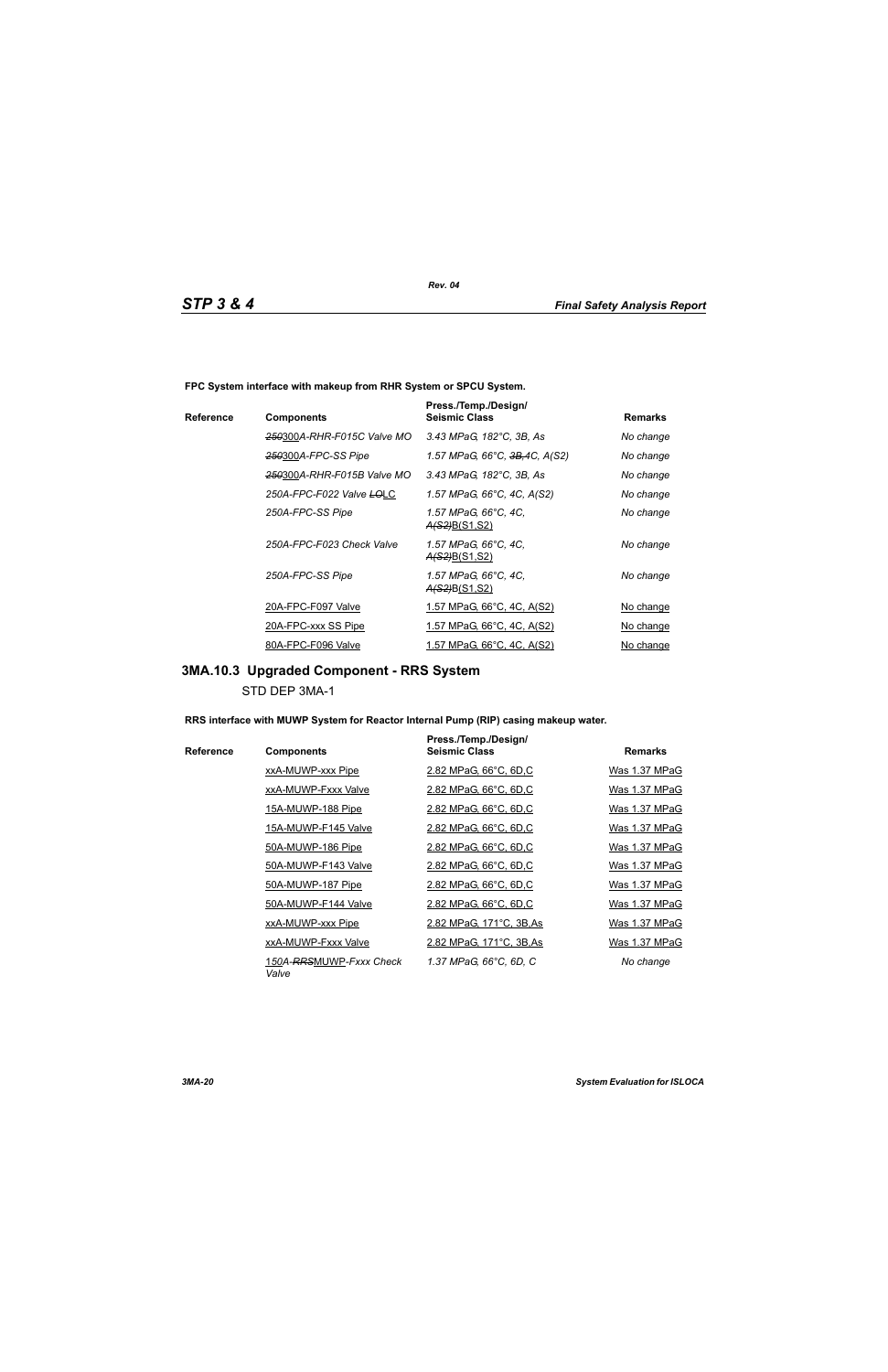# **3MA.11.3 Upgraded Components -** *MUCW***MUWC System** STD DEP 3MA-1

### **MUWC System interface with MUWP**

| Reference | <b>Components</b>                 | Press./Temp./Design/<br><b>Seismic Class</b> | <b>Remarks</b> |
|-----------|-----------------------------------|----------------------------------------------|----------------|
|           | 150125A-WUMPMUWP-101 SS<br>Pipe   | 1.37 MPaG. 66°C. 46D. C                      | No change      |
|           | 150A-WUMPMUWP-Fxxx SS<br>Valve LO | 1.37 MPaG, 66°C, 46D, C                      | No change      |
|           | 150AWUMPMUWP-Fxxx SS<br>Check V   | 1.37 MPaG, 66°C, 46D, C                      | No change      |

### **MUWC interface with the CRD System pump discharge piping.**

|                  |                     | Press./Temp./Design/   |           |
|------------------|---------------------|------------------------|-----------|
| <b>Reference</b> | <b>Components</b>   | <b>Seismic Class</b>   | Remarks   |
| Sheet 1          | 50A-MUWC-F103 Valve | 1.37 MPaG. 66°C. 4D. B | Lock Open |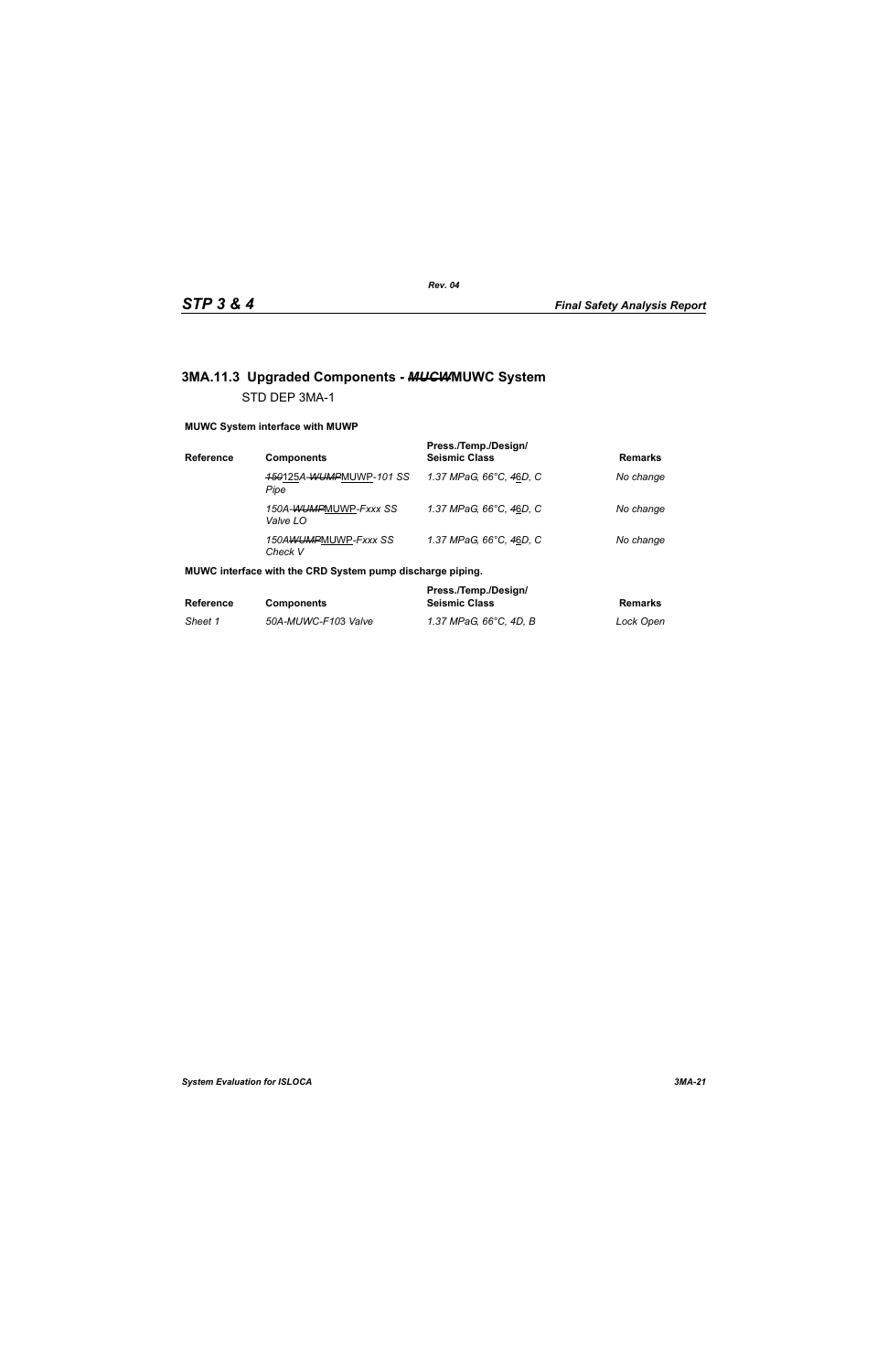# **3MA.12.3 Upgraded Components - MUWP System** STD DEP 3MA-1

**MUWP System interface with RRS for Reactor Internal Pump (RIP) casing makeup water.**

| Reference | <b>Components</b>           | Press./Temp./Design/<br><b>Seismic Class</b> | <b>Remarks</b> |
|-----------|-----------------------------|----------------------------------------------|----------------|
| Sheet 1   | 4520A-RRS-502A-K Pipes      | 8.62 MPaG, 302°C, 4A, As                     | No change      |
|           | 4520A-RRS-F504A-K Valves NC | 8.62 MPaG, 302°C, 4A, As                     | No change      |
|           | 15A-MUWP-189-198 Pipes      | 2.82 MPaG, 66°C, 46D, C                      | Was 1.37 MPaG  |
|           | 50A-MUWP-185 Pipe           | 2.82 MPaG, 66°C, 46D, C                      | Was 1.37 MPaG  |
|           | xxA-MUWP-xxx Pipe           | 2.82 MPaG, 66°C, 6D,C                        | Was 1.37 MPaG  |
|           | xxA-MUWP-Fxxx Valve         | 2.82 MPaG, 66°C, 6D,C                        | Was 1.37 MPaG  |
|           | 15A-MUWP-188 Pipe           | 2.82 MPaG, 66°C, 6D,C                        | Was 1.37 MPaG  |
|           | 15A-MUWP-F145 Valve         | 2.82 MPaG, 66°C, 6D,C                        | Was 1.37 MPaG  |
|           | 50A-MUWP-186 Pipe           | 2.82 MPaG, 66°C, 6D,C                        | Was 1.37 MPaG  |
|           | 50A-MUWP-F143 Valve         | 2.82 MPaG, 66°C, 6D,C                        | Was 1.37 MPaG  |
|           | 50A-MUWP-187 Pipe           | 2.82 MPaG, 66°C, 6D,C                        | Was 1.37 MPaG  |
|           | 50A-MUWP-F144 Valve         | 2.82 MPaG, 66°C, 6D,C                        | Was 1.37 MPaG  |
|           | xxA-MUWP-xxx Pipe           | 2.82 MPaG, 171°C, 3B, As                     | Was 1.37 MPaG  |
|           | xxA-MUWP-Fxxx Valve         | 2.82 MPaG, 171°C, 3B, As                     | Was 1.37 MPaG  |
|           | 50A-MUWP-183 Pipe           | 1.37 MPaG, 66°C, 46D, C                      | No change      |
|           | 80A-MUWP-181 Pipe           | 1.37 MPaG, 66°C, 46D, C                      | No change      |
|           | 80A-MUWP-F140 Valve LO      | 1.37 MPaG, 66°C, 46D, C                      | No change      |
|           | 125A-MUWP-101 Pipe          | 1.37 MPaG, 66°C, 46D, C                      | No change      |
|           | 125A-MUWP-F101 Valve LO     | 1.37 MPaG, 66°C, 46D, C                      | No change      |
|           | 20A-MUWP-602 Pipe           | 1.37 MPaG, 66°C, 46D, C                      | No change      |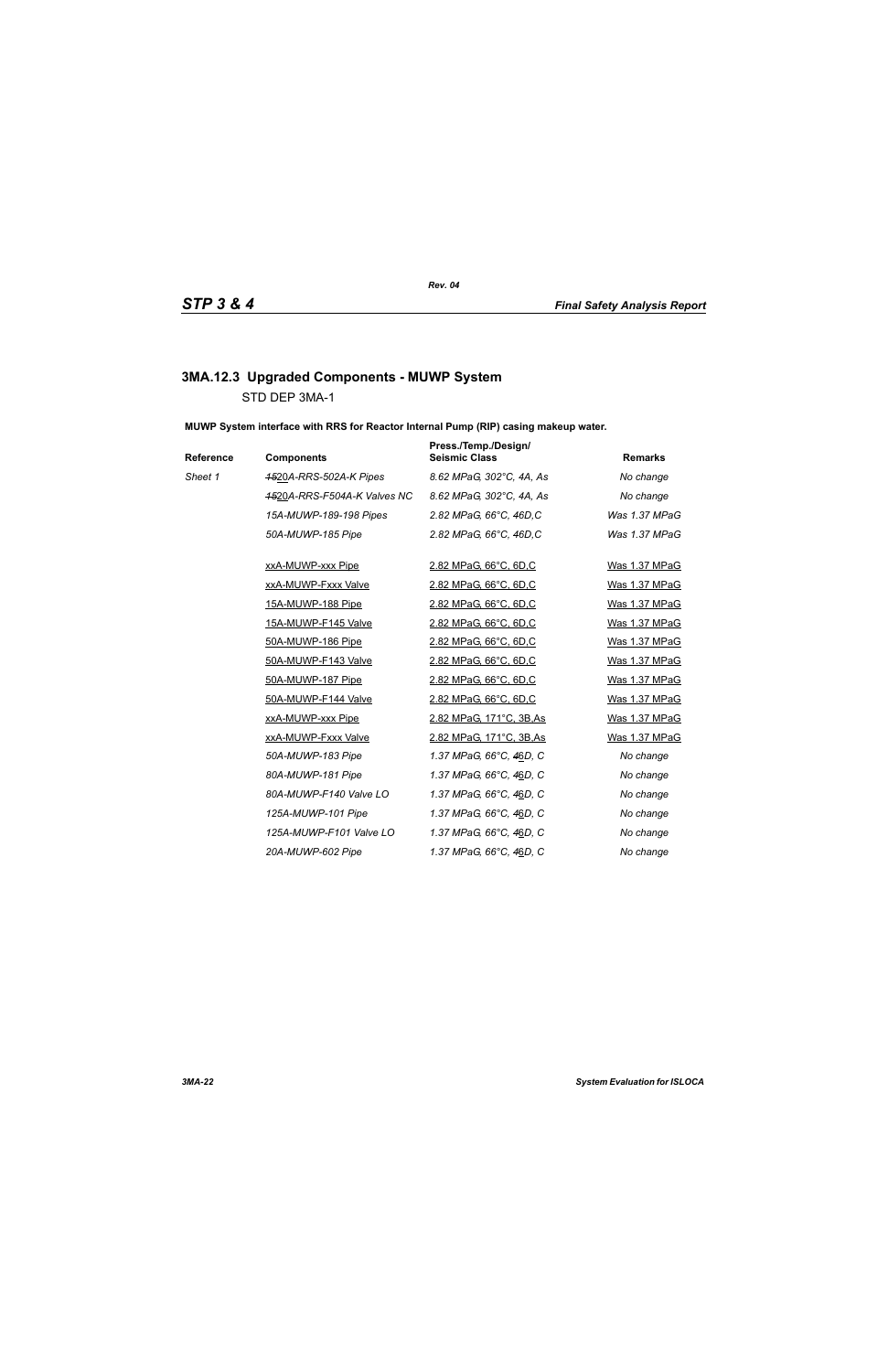| Reference | <b>Components</b>             | Press./Temp./Design/<br><b>Seismic Class</b> | <b>Remarks</b> |
|-----------|-------------------------------|----------------------------------------------|----------------|
| Sheet 1   | 20A-MUWP-F602 Valve NC        | 1.37 MPaG, 66°C, 46D, C                      | No change      |
|           | 20A-MUWP-601 Pipe             | 1.37 MPaG, 66°C, 46D, C                      | No change      |
|           | 20A-MUWP-F601 Valve NC        | 1.37 MPaG, 66°C, 46D, C                      | No change      |
|           | 20A-MUWP-FQ102 Flow Integr.   | 1.37 MPaG, 66°C, 46D, C                      | No change      |
|           | 20A-MUWP-801 Pipe             | 1.37 MPaG, 66°C, 46D, C                      | No change      |
|           | 20A-MUWP-F801 Valve NC        | 1.37 MPaG, 66°C, 46D, C                      | No change      |
|           | 20A-MUWP-800 Pipe             | 1.37 MPaG, 66°C, 46D, C                      | No change      |
|           | 20A-MUWP-F800 Valve NC        | 1.37 MPaG, 66°C, 46D, C                      | No change      |
|           | 20A-MUWP-PX101 Press, Pt.     | 1.37 MPaG, 66°C, 46D, C                      | No change      |
|           | 20A-MUWP-600 Pipe             | 1.37 MPaG, 66°C, 46D, C                      | No change      |
|           | 20A-MUWP-F600 Valve NC        | 1.37 MPaG, 66°C, 46D, C                      | No change      |
|           | 20A-MUWP-F100 Valve LO        | 1.37 MPaG, 66°C, 46D, C                      | No change      |
|           | 125A-MUWP-102 Pipe            | 1.37 MPaG, 66°C, 46D, C                      | No change      |
|           | 125A-MUWP-F102 Valve NC       | 1.37 MPaG, 66°C, 46D, C                      | No change      |
|           | 150A-MUWP-xxx Pipe            | 1.37 MPaG, 66°C, 46D, C                      | No change      |
|           | 150A-MUWP-xxx Pipe            | 1.37 MPaG, 66°C, 46D, C                      | No change      |
|           | 150A-RRSMUWP-Fxxx Check Valve | 1.37 MPaG, 66°C, 46D, C                      | No change      |
|           | 150A-MUWP-xxx Pipe            | Static Head, 66°C, 46D, C                    | No change      |

**MUWP System interface with RRS for Reactor Internal Pump (RIP) casing makeup water. (Cont.)**

### **3MA.13.1 Upgraded Description**

### STD DEP 3MA-1

*The Radwaste System LCW and HCW inlet piping header connects to each interfacing system at a valve. The header is not upgraded because it is an open pathway to the*  collector tanks. The dualfour LCW tanks rotate the fill mode one at a time through a *level controlled AO valve at the inlet of each tank. The maintenance valve is a lock open type. The dual*three *HCW tanks operate similarly to the LCW tanks.*